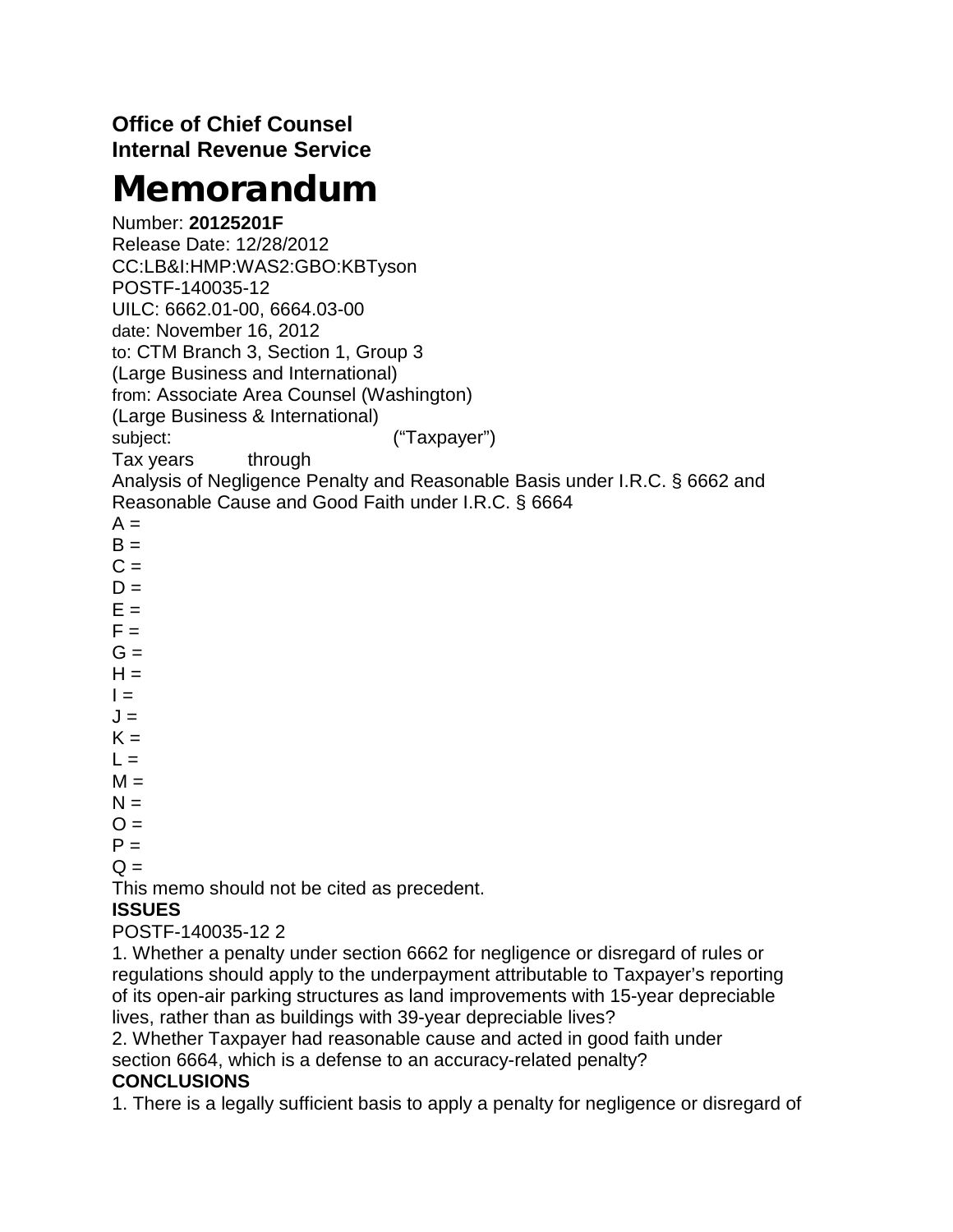rules or regulations. The decision of whether to apply the penalty, however, rests with the IRS team manager.

2. Taxpayer has not demonstrated that it has met the reasonable cause and good faith exception to an accuracy-related penalty.

## **FACTS**

Taxpayer is a read only keadquartered in the same state of the state of the state of the state of the state of the state of the state of the state of the state of the state of the state of the state of the state of the sta is a corporation organized in  $\blacksquare$  Taxpayer is in the IRS's Coordinated Issue Case program (formerly the Controlled Examination Program). In IRS Compliance began examining Taxpayer's Forms 1120, U.S. Corporate Income Tax Returns, for its through taxable years. On Faxpayer provided IRS Compliance with the following statement, provided under Revenue Procedure 94-69: **Parking Structures** – Taxpayer treated Parking Structures (  $_{[1]}$ ) as land improvements, pursuant to guideline class 00.3, and depreciated such structures over a 15 year depreciable life. The IRS issued a Coordinated Issue Paper, subsequent to the period(s) that the Taxpayer had established its method for depreciating Parking Structures, advocating that such structures are more appropriately treated as buildings with a depreciable life of 39 years.

Taxpayer believes, as of the time the applicable returns (Form 1120) were filed, it met the reasonable cause and good faith exception of IRC § 6664(c) and Reg. § 1.6664-4.

1 ----------------------------------------------------------------------------------------------------------------------------------------- -------------------------------------------------------------------------------------------------------------------

POSTF-140035-12 3

*Previously Considered Open-Air Parking Structures*

On ---------------------------, Taxpayer filed Form 3115 - Application for Change in Accounting Method, to reclassify the recovery period for depreciation purposes of its open-air parking structures from either 39 or 31.5 years to a 15-year recovery period. When the Form 3115 was filed, Taxpayer reported parking structures in service at

 $\blacksquare$  locations:  $\blacksquare$ ,  $\blacksquare$ . Subsequently, Taxpayer's through tax years were examined. The IRS disallowed the 15-year recovery period on the parking structures and proposed a 39-year recovery period with adjustments. In Faxpayer and IRS Appeals reached a basis of settlement regarding these structures,

 $-2$ Taxpayer is a partner in  $($ " -------------"), dba ----------------------------------------. ----------- treated its open-air parking structure as a land improvement with a 15-year class life. In Family RS Appeals and reached the same basis of settlement regarding is parking structure as they did with Taxpayer's parking structures previously examined.3 *Current Taxable Years under Examination*

In Faxpayer placed a new parking structure into service at its

 $--\frac{1}{2}$  , which is a set of the set of the set of the set of the set of the set of the set of the set of the set of the set of the set of the set of the set of the set of the set of the set of the set of the set of the Taxpayer refers to this parking structure (and its other parking structures) as a "parking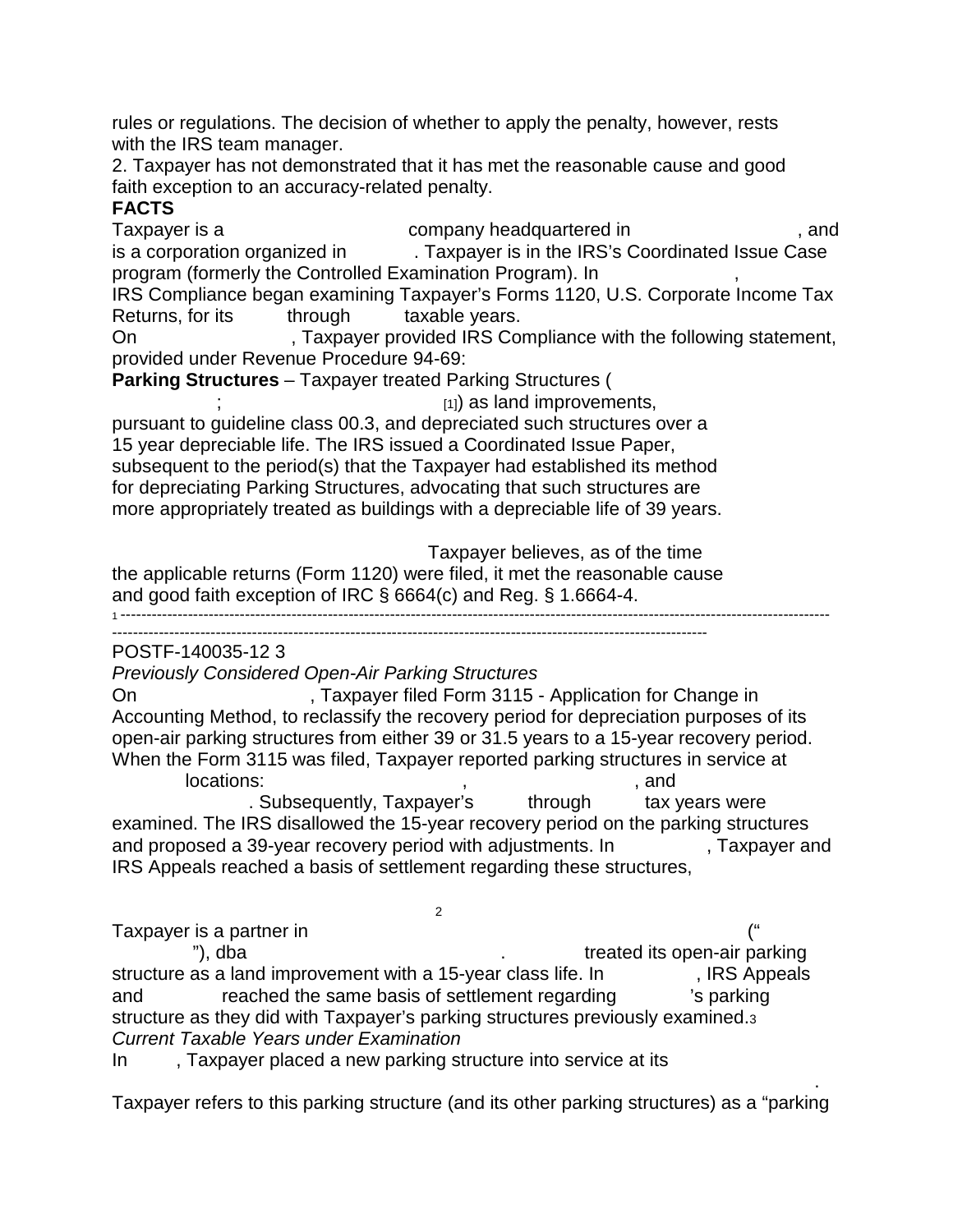garage"4 and provides security for its parking structures.5 Each floor of the parking structure functions as a roof for the floor below, and the top floor has a cover. For depreciation purposes, Taxpayer classified the parking structure as a "land improvement" with a 15-year depreciable life.

IRS Compliance proposed to disallow Taxpayer's depreciation to the extent that it exceeds the amount allowable for property with a 39-year depreciable life, both for the parking structure at the  $\qquad \qquad$ , as well as proposed adjustments regarding the garages examined in the prior examination cycle.

 $P$ *resentation* 

 $2$ 

(herein, "Taxpayer's Memo"), p. .  $3$ 

 $\overline{4}$ 

5 At a minimum, the parking structure at Taxpayer's has security cameras throughout the structure.

POSTF-140035-12 4

Taxpayer attended a presentation by  $\begin{pmatrix} 4 & 1 \end{pmatrix}$  aiven at the tax section of the  $\blacksquare$  . The presentation addressed the depreciation period of an open-air parking structure. The presentation slides conclude that certain regulations (other than section 1.48-1(e)) "support the argument that parking structures belong in the land improvement category."6

The slides state that the information "cannot be applied to a specific situation without appropriate professional advice," and "use of words below such as 'is,' 'should,' 'would,' 'will,' etc. are not indicative of the likely opinion level that could be reached on each of the proposed transactions or issues."7 The presentation was not based on Taxpayer's specific facts.

*---------- Memorandum*

The ---------------------------------------------------------------------------- provided Taxpayer with a

memorandum dated  $\blacksquare$ , which describes "tax planning strategies,"<sup>8</sup> including a discussion of parking structures.

The memo is addressed to Taxpayer, but does not discuss any particular parking structure. The memo is a "summary discussion and is limited to the described facts" (although none of Taxpayer's facts are provided nor analyzed).9 The memo is "not intended to be a formal opinion of tax consequences, and, thus, may not contain a full description of all the facts or a complete exposition and analysis of all relevant tax authorities" and, in fact, the memo omits many relevant tax authorities that provide contrary analysis.10 The memo states that it "is not binding on the IRS or the courts and should not be considered a representation, warranty, or guarantee that the IRS or the courts will concur with our conclusions."11

The memo suggests classifying parking structures as land improvements, concluding that a parking structure (generally) does not meet the definition of a "building."

suggestion is notwithstanding the discussion in the memo of the "function test" in section 1.48-1(e), which states that a structure is a building if a purpose is, for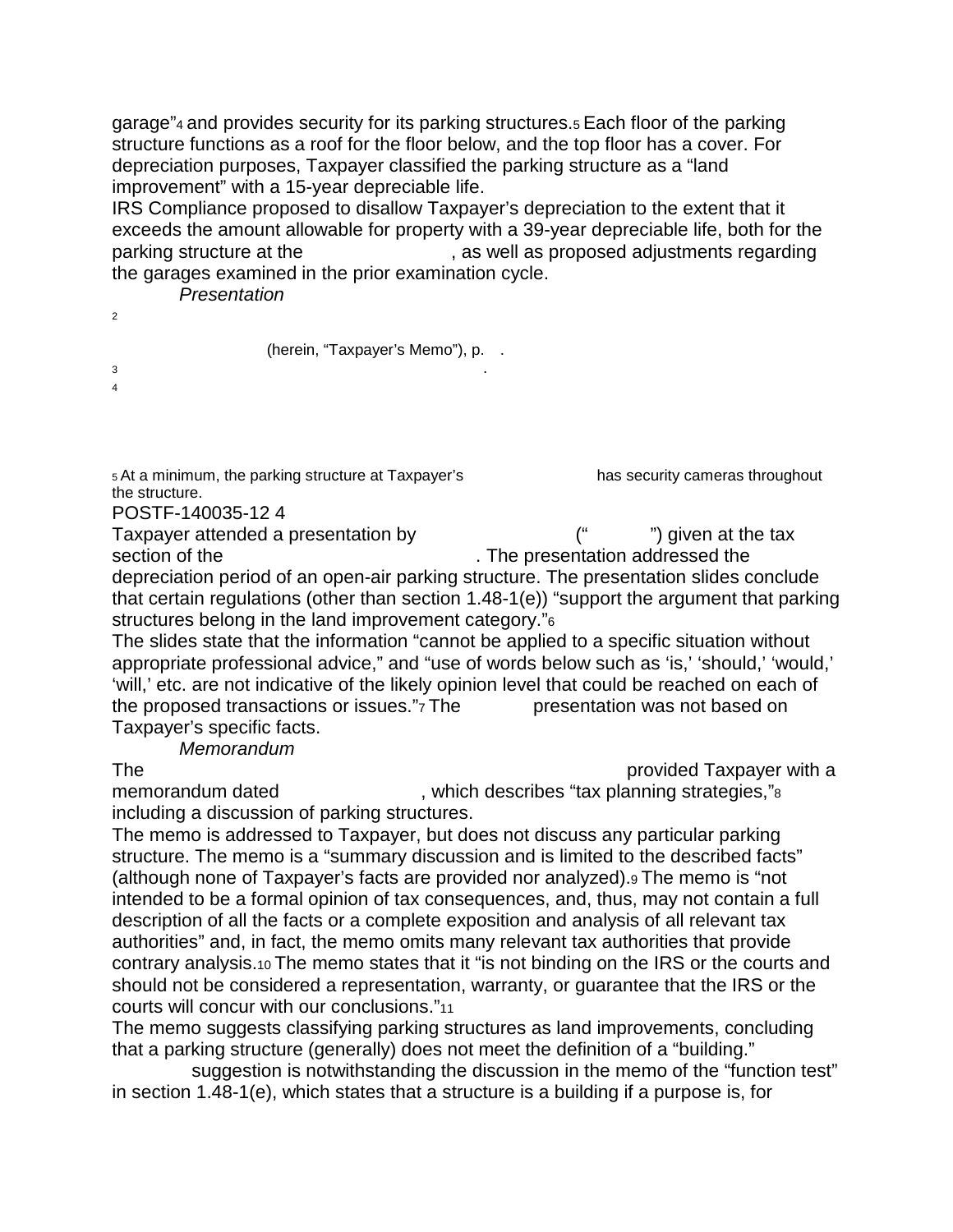example, to provide parking.12 The memo acknowledges that in most cases, a parking structure will meet the "function test since parking is one of the enumerated purposes in the regulation," but then states that the appearance test is the "decisive factor" because a parking structure does not have walls or a roof, is open to the elements, and is not designed to provide shelter.13 The memo contains no discussion of the numerous cases that disregarded the appearance test over the function test, nor of the cases that

|                    | added that diding data the dippediation test of or the failure tool, her of the caped that |          |                |  |  |
|--------------------|--------------------------------------------------------------------------------------------|----------|----------------|--|--|
| 6                  | presentation at slide                                                                      |          |                |  |  |
| $\overline{7}$     | presentation at slide                                                                      |          |                |  |  |
| 8 Memorandum dated |                                                                                            | from the |                |  |  |
|                    | to Taxpayer (herein, "                                                                     |          | Memo"), $p.$ . |  |  |
| 9                  |                                                                                            |          |                |  |  |
| $10$ See           |                                                                                            |          |                |  |  |
| 11                 |                                                                                            |          |                |  |  |

 $12$  $13$   $\qquad \qquad$ 

POSTF-140035-12 5

have disregarded the argument that "walls" are necessary under the appearance test. *Cost Segregation Study*

") performed a cost segregation study for Taxpayer. The purpose of the study was to identify and segregate construction costs provided by Taxpayer to classify for depreciation purposes. The narrative of the study describes the scope of services and provides an overview of the legal provisions regarding depreciation. The narrative does not analyze any property or the classification of any property. Exhibit C of the cost segregation study contains the results of the study (by building), which lists a recovery period but no factual or legal analysis employed in reaching the conclusion.

According to its terms, the cost segregation study is "Other Written Advice as defined by Circular 230." Accordingly, the "written advice was not intended or written to be used, and it cannot be used, for the purpose of avoiding tax penalties that may be imposed on the taxpayer."14

*Knowledge and Experience of Taxpayer*

Taxpayer is a large  $\sim$  company that has been operating for years.15 It operates wholly owned properties and has the interest in  $\frac{1}{16}$ Taxpayer is publicly traded on the

 $-18$ 

Taxpayer's extended to the state of the has been a -----------------------------

 $-1.4$   $-1.4$   $-1.4$   $-1.4$   $-1.4$   $-1.4$   $-1.4$   $-1.4$   $-1.4$   $-1.4$   $-1.4$   $-1.4$   $-1.4$   $-1.4$   $-1.4$   $-1.4$   $-1.4$   $-1.4$   $-1.4$   $-1.4$   $-1.4$   $-1.4$   $-1.4$   $-1.4$   $-1.4$   $-1.4$   $-1.4$   $-1.4$   $-1.4$   $-1.4$   $-1.4$   $-1.$ and has worked at Taxpayer since . Prior to working for Taxpayer, spent years as the  $\overline{\phantom{a}}$  of a  $\overline{\phantom{a}}$  company, and prior to that, spent almost vears as a sector at *Coordinated Issue Paper* Effective July 31, 2009, the then-IRS Large & Mid-size Business Division issued a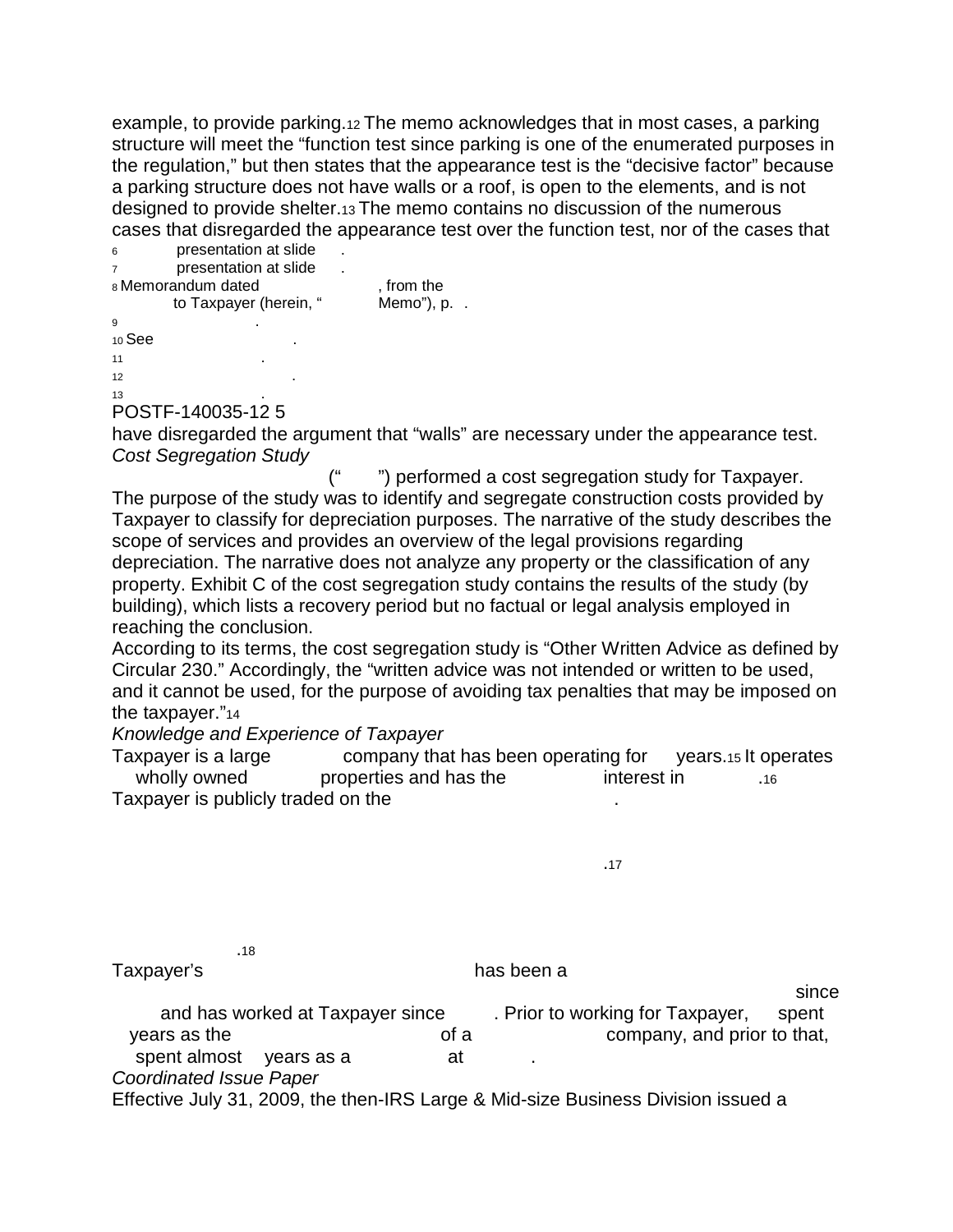coordinated issue paper (LMSB4-0709-029) regarding the applicable recovery period under section 168(a) for open-air parking structures. The coordinated issue paper 14 Cost Segregation Study

 $15$  .  $16$  .  $17$  .  $18$   $\qquad \qquad$ 

#### POSTF-140035-12 6

concludes that, based on Rev. Proc. 87-56 (Asset Class 00.3) and section 1.48-1(e), an open-air parking structure is a building and therefore has a 39-year depreciable life.19 *Taxpayer's Memo Regarding Negligence Penalty*

Taxpayer prepared a memo addressing the application of the negligence penalty under section 6662 to the parking structure issue.<sub>20</sub> On Fig. 1. IRS Compliance met with Taxpayer to discuss this issue.

Taxpayer made the following arguments as to why a penalty under section 6662(b)(1) should not be applied:

(1) Taxpayer had a reasonable basis for its position, as explained in its protest of the issue in its prior tax examination, which was incorporated into the memo.21

(2) Taxpayer had a reasonable basis because Appeals settled the issue in prior taxable years based on hazards of litigation.22

(3) Taxpayer did not disregard rules or regulations because it was aware of the regulation (Treas. Reg. § 1.48-1(e)) and "performed a substantial amount of diligence, as evidenced by the protest memorandums" in supporting the position taken on the return.23

(4) Taxpayer has reasonable cause for and acted in good faith, as provided in section 1.6664-4, with respect to its position because when Taxpayer filed its

tax return, it had done extensive research in support of its position. This research was "supported by the issuance of a study provided by a public accounting firm with technical expertise in the subject matter."24

(5) Taxpayer has reasonable cause for and acted in good faith with respect to its tax reporting because the LMSB Coordinated Issue Paper discussing the open-air parking structure was issued in 2009, almost after Taxpayer filed its 19 On -----------------, the IRS circulated a draft coordinated issue paper for comments to the -------------------

. Note also that the Cost Segregation Audit Technique Guide (Jan. 2005) includes

field directives for the retail industry (issued 12/16/2004), the biotechnology industry (issued 11/28/2005), and the auto dealership industry (issued 2/25/2008), each of which categorize parking structures as 39 year property describing them as "Any structure or edifice the purpose of which is to provide parking space. Includes, for example, garages, parking ramps, or other parking structures."

20 Taxpayer's Memo.<br>21 Taxpayer's Memo . In the memo, Taxpayer states: "It is also relevant to note that unlike the *substantial authority* standard, reasonable basis exists whether or not the cited authorities have substantial weight compared to contrary authorities." (Emphasis in original.) This statement ignores the language in the regulation that the reasonable basis standard requires "taking into account the relevance and persuasiveness of the authorities and subsequent developments." Treas. Reg. § 1.6662-3(b)(3).

22 Taxpayer's Memo

23 Taxpayer's Memo

24 Taxpayer's Memo

POSTF-140035-12 7

tax return.25

(6) Taxpayer has reasonable cause for and acted in good faith with respect to its tax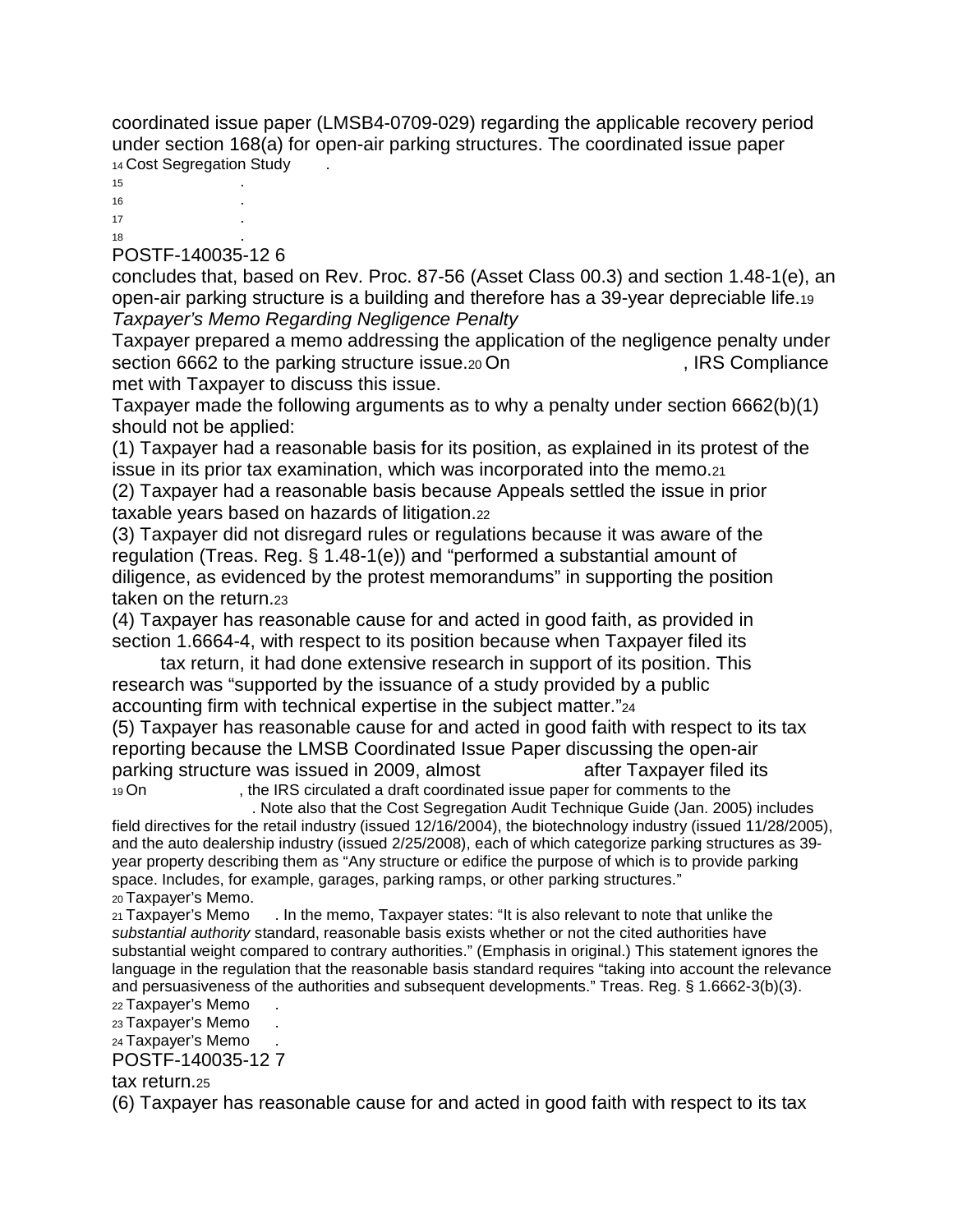reporting because it received a memorandum from  $\qquad$  regarding this issue.26 *Law Regarding Issue Creating the Underpayment*

The underlying issue that created the underpayment is whether an open-air parking structure is a building, which has a 39-year recovery period, or a land improvement, which has a 15-year recovery period.

For purposes of depreciation under section 168, the depreciation recovery period is generally determined by class life. Revenue Procedure 87-56, which sets forth class lives and recovery periods of property under section 168, describes the assets included as land improvements as:27

Includes improvements directly to or added to land, whether such improvements are section 1245 property or section 1250 property, provided such improvements are depreciable. Examples of such assets might include sidewalks, roads, canals, waterways, drainage facilities, sewers (not including municipal sewers in Class 51), wharves, bridges, fences, landscaping, shrubbery, or radio and television transmitting towers. **Does not include** land improvements that are explicitly included in any other class, and **buildings and structural components as defined in section 1.48-1(e) of the regulations.** Excludes public utility initial clearing and grading land improvements as specified in Rev. Rul. 72-403, 1972-2 C.B. 102

Section 1.48-1(e) of the Treasury Regulations provides:

**(e) Definition of building and structural components.** *(1)* Generally, buildings and structural components thereof do not qualify as section 38 property. See, however, section 48(a)(1)(E) and (g), and § 1.48-11 (relating to investment credit for qualified rehabilitated building). **The term**

**"building" generally means any structure or edifice enclosing a space within its walls, and usually covered by a roof, the purpose of which is, for example, to provide** shelter or housing, or to provide working, office, **parking,** display, or sales space. **The term includes, for example, structures such as** apartment houses, factory and office buildings, warehouses, barns, **garages**, railway or bus stations, and stores. Such term includes any such structure constructed by, or for, a lessee even if such structure must be removed, or ownership of such structure reverts to <br>25 Taxpayer's Memo . During the meeting on . Taxpayer's 25 Taxpayer's Memo . During the meeting on

acknowledged that this argument was not significant. 26 IRS meeting with Taxpayer's on

27 Rev. Proc. 87-56 (Asset Class 00.3) (Emphasis added).

POSTF-140035-12 8

the lessor, at the termination of the lease….

(Emphasis added.)

### **LAW**

### *Negligence Penalty*

If a taxpayer has an underpayment that is attributable to negligence or disregard of rules or regulations, a 20% penalty applies to the underpayment.28 "Negligence" includes any failure to make a reasonable attempt to comply with the provisions of the Internal Revenue Code.29 The regulations provide:30

The term "negligence" includes any failure to make a reasonable attempt to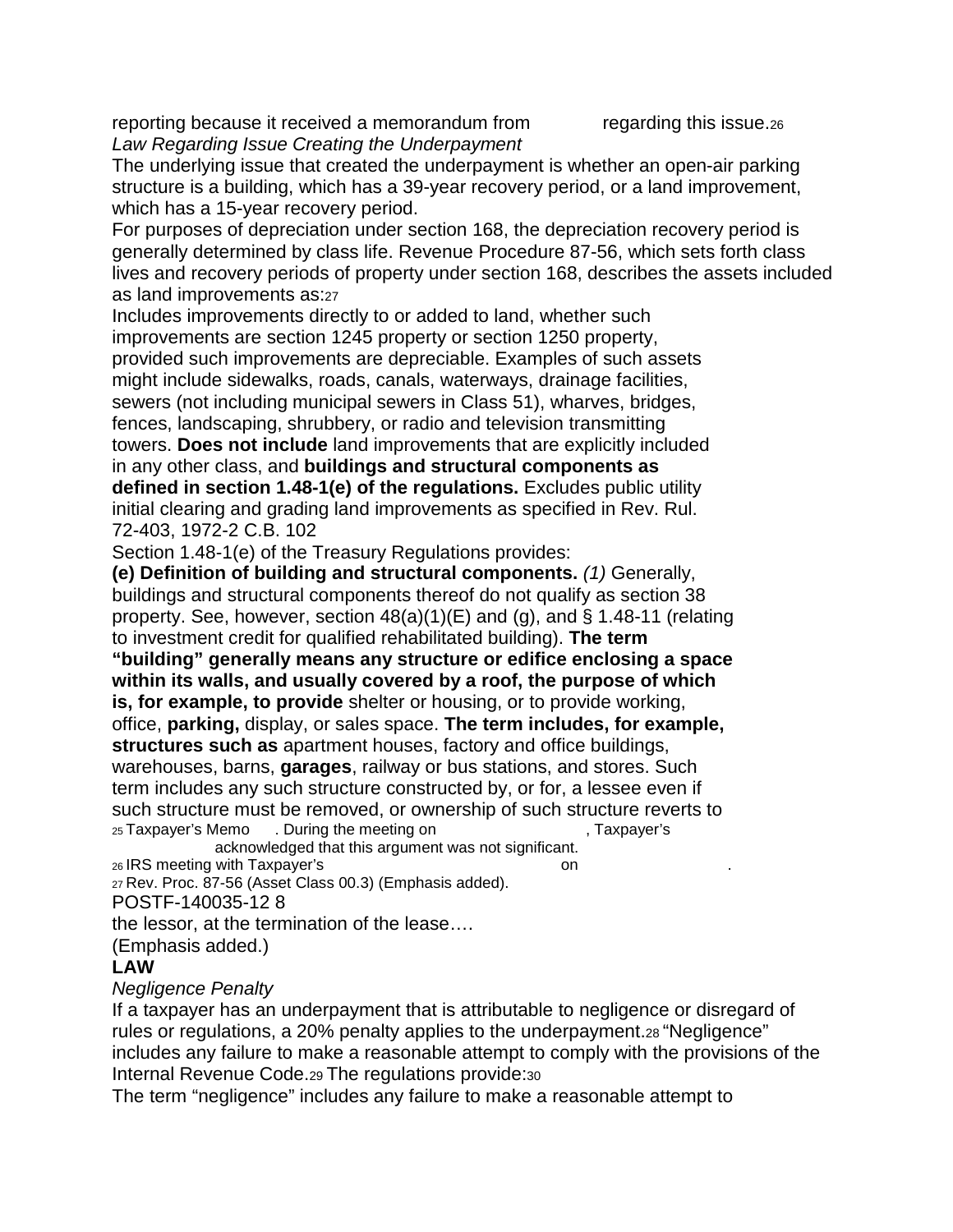comply with the provisions of the internal revenue laws or to exercise ordinary and reasonable care in the preparation of a tax return.

"Negligence" also includes any failure by the taxpayer to keep adequate books and records or to substantiate items properly. A return position that has a reasonable basis as defined in paragraph (b)(3) is not attributable to negligence. Negligence is strongly indicated where—

(i) A taxpayer fails to include on an income tax return an amount of income shown on an information return, as defined in section 6724(d)(1);

(ii) A taxpayer fails to make a reasonable attempt to ascertain the correctness of a deduction, credit or exclusion on a return which would seem to a reasonable and prudent person to be "too good to be true" under the circumstances;

(iii) A partner fails to comply with the requirements of section 6222, which require that a partner treat partnership items on its return in a manner that is consistent with the treatment of such items on the partnership return (or notify the Secretary of the inconsistency); or

(iv) A shareholder fails to comply with requirements of section 6242, which requires that an S corporation shareholder treat

subchapter S items on its return in a manner that is consistent with the treatment of such items on the corporation's return (or notify the Secretary of the inconsistency).

"Disregard" includes any careless, reckless, or intentional disregard.31 The regulations 28 Section 6662(b)(1); section 1.6662-3(a).

29 Section 6662(c).

30 Section 1.6662-3(b)(1).

31 Section 6662(c).

POSTF-140035-12 9

provide:32

The term "disregard" includes any careless, reckless or intentional disregard of rules or regulations. The term "rules or regulations" includes the provisions of the Internal Revenue Code, temporary or final Treasury regulations issued under the Code, and revenue rulings or notices (other than notices of proposed rulemaking) issued by the Internal Revenue Service and published in the Internal Revenue Bulletin. A disregard of rules or regulations is "careless" if the taxpayer does not exercise reasonable diligence to determine the correctness of a return position that is contrary to the rule or regulation. A disregard is "reckless" if the taxpayer makes little or no effort to determine whether a rule or regulation exists, under circumstances which demonstrate a substantial deviation from the standard of conduct that a reasonable person would observe. **A disregard is "intentional" if the taxpayer knows of the rule or regulation that is disregarded. Nevertheless, a taxpayer who takes a position** (other than with respect to a reportable transaction, as defined in § 1.6011-4(b) or § 1.6011-4T(b), as applicable) **contrary to a revenue ruling or notice has not disregarded the ruling or notice if the contrary position has a**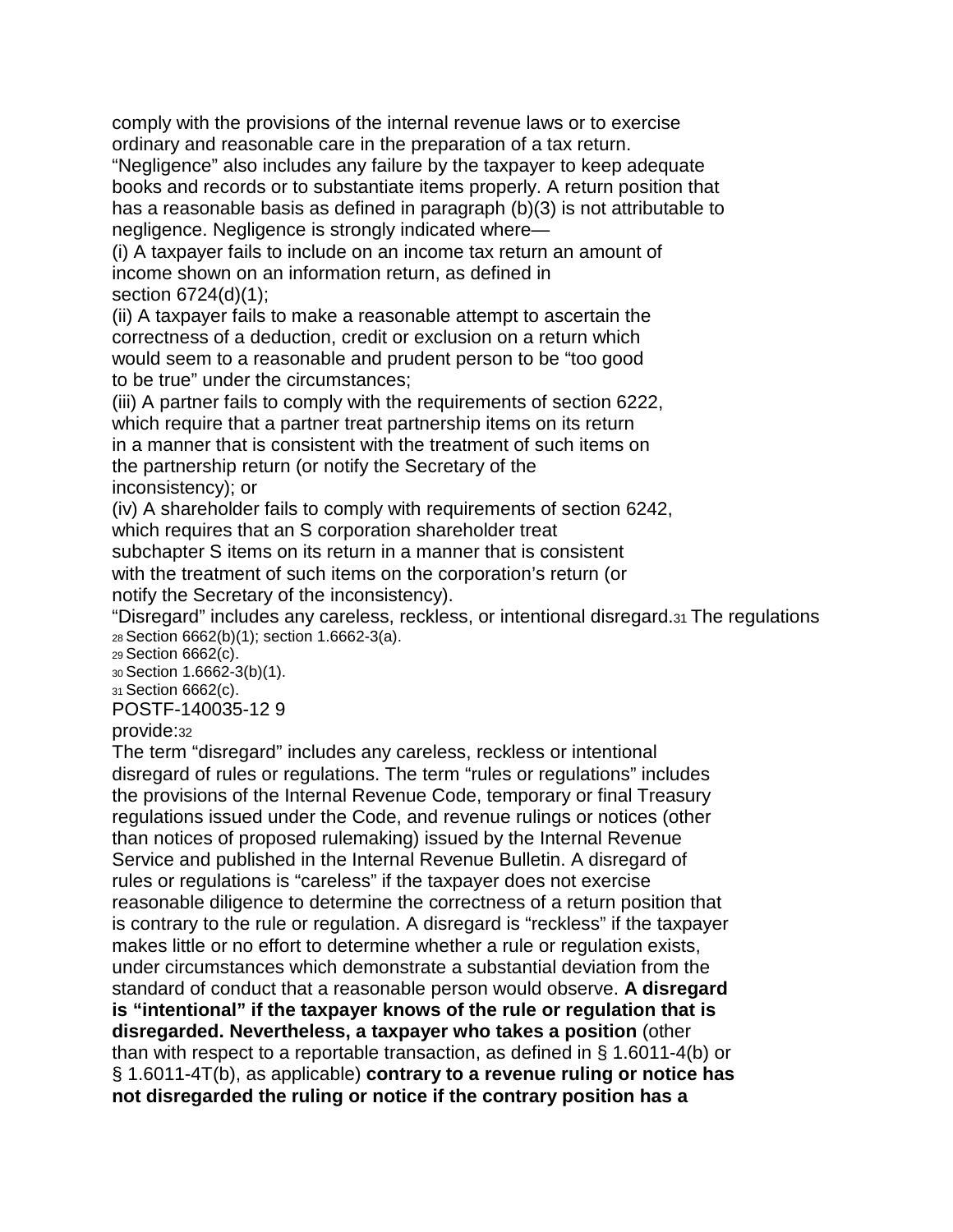#### **realistic possibility of being sustained on the merits.**

*Reasonable Basis*

"Reasonable basis" is defined in the regulations as:33 Reasonable basis is a relatively high standard of tax reporting, that is, significantly higher than not frivolous or not patently improper. The reasonable basis standard is not satisfied by a return position that is merely arguable or that is merely a colorable claim. If a return position is reasonably based on one or more of the authorities set forth in § 1.6662- 4(d)(3)(iii) (taking into account the relevance and persuasiveness of the authorities, and subsequent developments), the return position will generally satisfy the reasonable basis standard even though it may not satisfy the substantial authority standard as defined in § 1.6662-4(d)(2). (See § 1.6662-4(d)(3)(ii) for rules with respect to relevance, persuasiveness, subsequent developments, and the use of a wellreasoned construction of an applicable statutory provision for purposes of the substantial understatement penalty.) In addition, the reasonable cause and good faith exception in § 1.6664-4 may provide relief from the penalty for negligence or disregard of rules or regulations, even if a return position does not satisfy the reasonable basis standard.

The authorities upon which a position may be reasonably based are in section 1.6662-  $32$  Section 1.6662-3(b)(2) (emphasis added).

33 Section 1.6662-3(b)(3). POSTF-140035-12 10

4(d)(3)(iii), which provides:

Except in cases described in paragraph (d)(3)(iv) of this section concerning written determinations, only the following are authority for purposes of determining whether there is substantial authority for the tax treatment of an item: applicable provisions of the Internal Revenue Code and other statutory provisions; proposed, temporary and final regulations construing such statutes; revenue rulings and revenue procedures; tax treaties and regulations thereunder, and Treasury Department and other official explanations of such treaties; court cases; congressional intent as reflected in committee reports, joint explanatory statements of managers included in conference committee reports, and floor statements made prior to enactment by one of a bill's managers; General Explanations of tax legislation prepared by the Joint Committee on Taxation (the Blue Book); private letter rulings and technical advice memoranda issued after October 31, 1976; actions on decisions and general counsel memoranda issued after March 12, 1981 (as well as general counsel memoranda published in pre-1955 volumes of the Cumulative Bulletin); Internal Revenue Service information or press releases; and notices, announcements, and other administrative pronouncements published by the Service in the Internal Revenue Bulletin. Conclusions reached in treatises, legal periodicals, legal opinions or opinions rendered by tax professionals are not authority. The authorities underlying such expressions of opinion where applicable to the facts of a particular case, however, may give rise to substantial authority for the tax treatment of an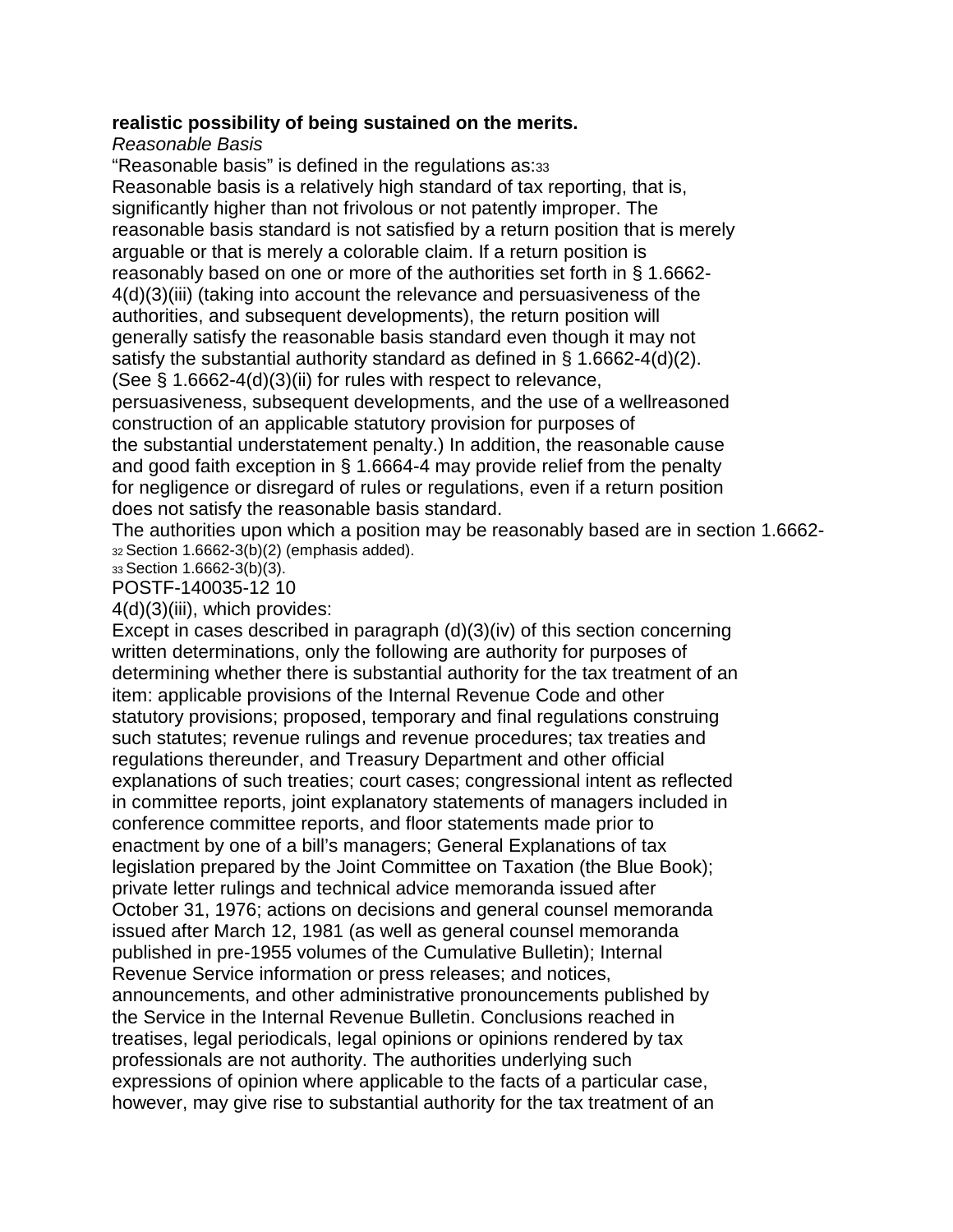item. Notwithstanding the preceding list of authorities, an authority does not continue to be an authority to the extent it is overruled or modified, implicitly or explicitly, by a body with the power to overrule or modify the earlier authority. In the case of court decisions, for example, a district court opinion on an issue is not an authority if overruled or reversed by the United States Court of Appeals for such district. However, a Tax Court opinion is not considered to be overruled or modified by a court of appeals to which a taxpayer does not have a right of appeal, unless the Tax Court adopts the holding of the court of appeals. Similarly, a private letter ruling is not authority if revoked or if inconsistent with a subsequent proposed regulation, revenue ruling or other administrative pronouncement published in the Internal Revenue Bulletin.

#### *Reasonable Cause and Good Faith*

The accuracy-related penalty under section 6662 does not apply to the extent that a taxpayer has reasonable cause for the underpayment and the taxpayer acted in good faith with respect to such portion.34 The regulations explain the analysis to be conducted to determine if a taxpayer acted with reasonable cause and in good faith as 34 Section 6664(c)(1); sections 1.6662-3(a) and 1.6664-4(a).

POSTF-140035-12 11

#### follows:35

**Facts and circumstances taken into account – (1) In general.** The determination of whether a taxpayer acted with reasonable cause and in good faith is made on a case-by-case basis, taking into account all pertinent facts and circumstances. (See paragraph (e) of this section for certain rules relating to a substantial understatement penalty attributable to tax shelter items of corporations.) Generally, the most important factor is the extent of the taxpayer's effort to assess the taxpayer's proper tax liability. Circumstances that may indicate reasonable cause and good faith include an honest misunderstanding of fact or law that is reasonable in light of the all the facts and circumstances, including the experience, knowledge, and education of the taxpayer. An isolated computational error or transcriptional error generally is not inconsistent with reasonable cause and good faith. Reliance on an information return or on the advice of a professional tax advisor or an appraiser does not necessarily demonstrate reasonable cause and good faith. Similarly, reasonable cause and good faith is not necessarily indicated by reliance on facts that, unknown to the taxpayer, are incorrect. Reliance on an information return, professional advice, or other facts, however, constitutes reasonable cause and good faith if, under all the circumstances, such reliance was reasonable and the taxpayer acted in good faith. (See paragraph (c) of this section for certain rules relating to reliance on the advice of others.) ….

The regulation regarding reliance on opinion or advice states:36 **Reliance on opinion or advice – (1) Facts and circumstances; minimum requirements.** All facts and circumstances must be taken into account in determining whether a taxpayer has reasonably relied in good faith on advice (including the opinion of a professional tax advisor) as to the treatment of the taxpayer (or any entity, plan, or arrangement) under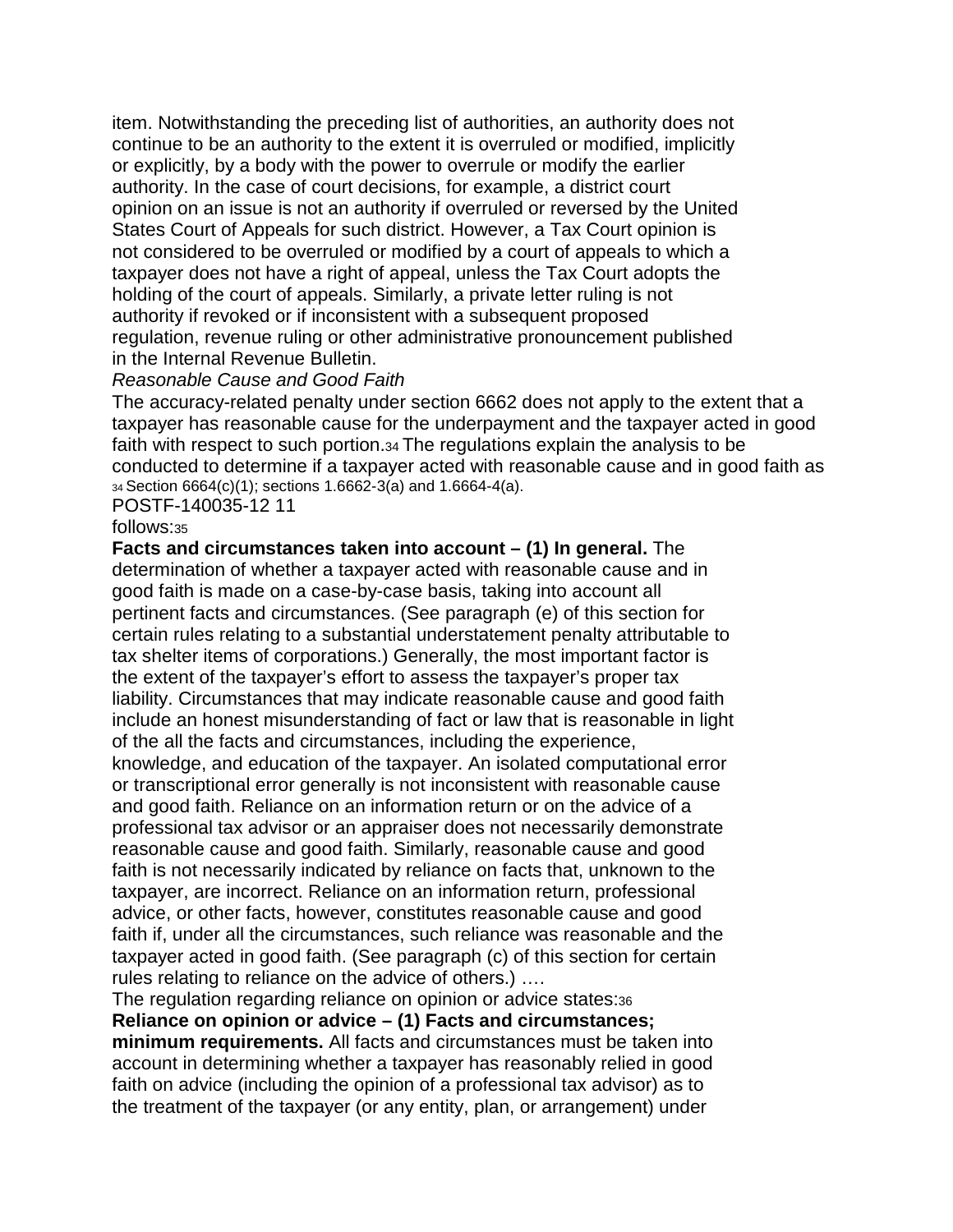Federal tax law. For example, the taxpayer's education, sophistication and business experience will be relevant in determining whether the taxpayer's reliance on tax advice was reasonable and made in good faith. In no event will a taxpayer be considered to have reasonably relied in good faith on advice (including an opinion) unless the requirements of this paragraph (c)(1) are satisfied. The fact that these requirements are satisfied, however, will not necessarily establish that the taxpayer reasonably relied on the advice (including the opinion of a tax advisor) in good faith. For example, reliance may not be reasonable or in good faith if the taxpayer knew, or reasonably should have known, that the advisor lacked knowledge in the relevant aspects of Federal tax law. 35 Section 1.6664-4(b)(1).

36 Section 1.6664-4(c).

POSTF-140035-12 12

**(i) All facts and circumstances considered.** The advice must be based upon all pertinent facts and circumstances and the law as it relates to those facts and circumstances. For example, the advice must take into account the taxpayer's purposes (and the relative weight of such purposes) for entering into a transaction and for structuring a transaction in a particular manner. In addition, the requirements of this paragraph (c)(1) are not satisfied if the taxpayer fails to disclose a fact that it knows, or reasonably should know, to be relevant to the proper tax treatment of an item.

**(ii) No unreasonable assumptions.** The advice must not be based on unreasonable factual or legal assumptions (including assumptions as to future events) and must not unreasonably rely on the representations, statements, findings, or agreements of the taxpayer or any other person. For example, the advice must not be based upon a representation or assumption which the taxpayer knows, or has reason to know, is unlikely to be true, such as an inaccurate representation or assumption as to the taxpayer's purposes for entering into a transaction or for structuring a transaction in a particular manner.

**(iii) Reliance on the invalidity of a regulation.** A taxpayer may not rely on an opinion or advice that a regulation is invalid to establish that the taxpayer acted with reasonable cause and good faith unless the taxpayer adequately disclosed, in accordance with § 1.6662-3(c)(2), the position that the regulation in question is invalid.

**(2) Advice defined.** Advice is any communication, including the opinion of a professional tax advisor, setting forth the analysis or conclusion of a person, other than the taxpayer, provided to (or for the benefit of) the taxpayer and on which the taxpayer relies, directly or indirectly, with respect to the imposition of the section 6662 accuracy-related penalty. Advice does not have to be in any particular form.

The initial determination of whether a penalty should be imposed must be approved by the immediate supervisor (e.g., the team manager) of the person proposing the penalty.37

**ANALYSIS**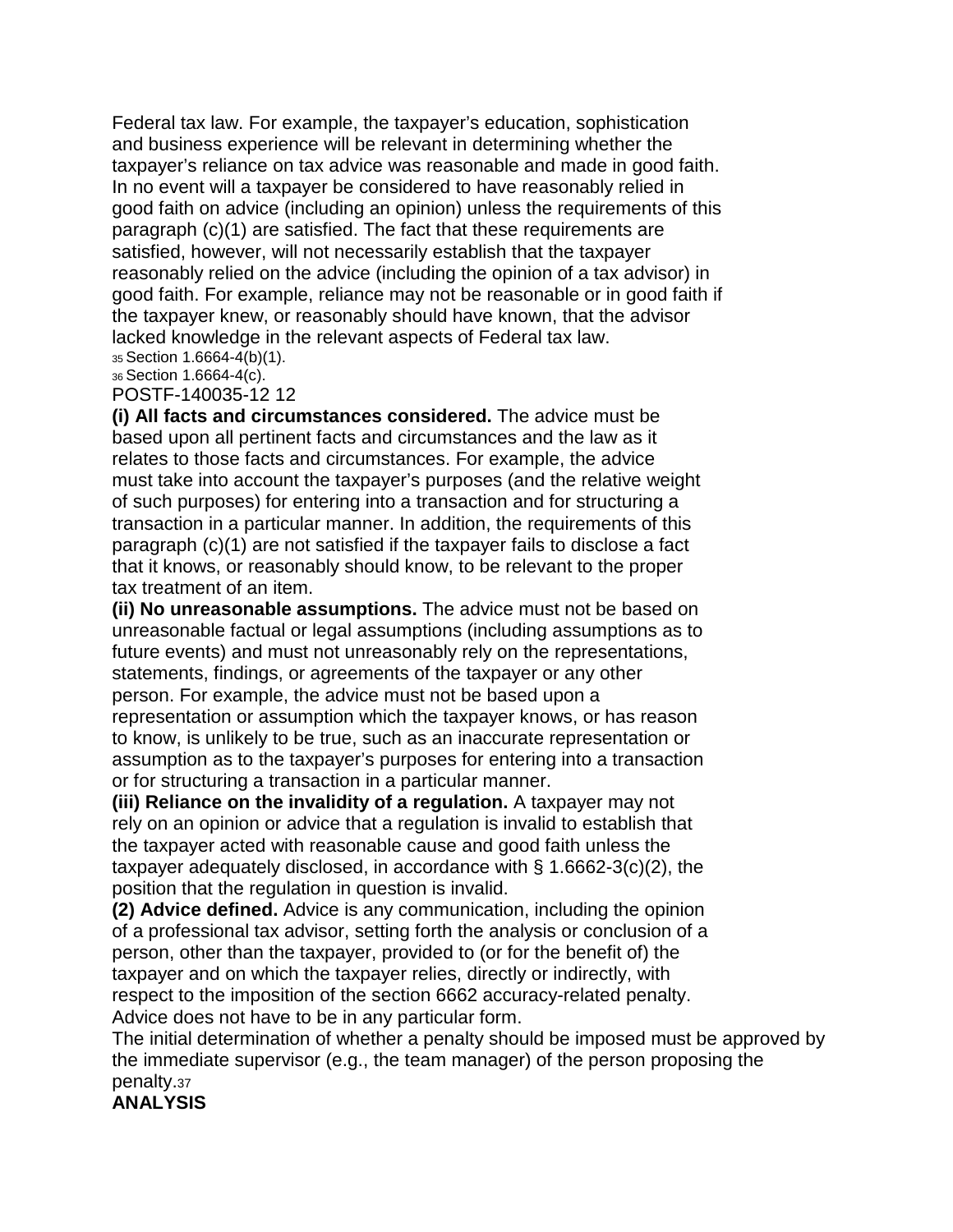*Preliminary Comments Regarding Taxpayer's Protest (Prior Examination)* Taxpayer makes the underlying issue more complicated than is required or 37 IRM 20.1.1.2.3 (11-25-2011).

POSTF-140035-12 13

appropriate.38 IRS Compliance and Taxpayer agree that Rev. Proc. 87-56 sets forth the class life and recovery period of land improvements, which excludes buildings, as defined in section 1.48-1(e) of the regulations.39 Thus, the issue requires determining whether the parking structures are buildings under section 1.48-1(e).

To have a reasonable basis, Taxpayer's position must be "reasonably based" on the applicable authorities.40 The authorities must be relevant and must not ignore contrary authorities.41 Taxpayer advanced numerous arguments as to why it should prevail on the underlying issue and, therefore, why it has a reasonable basis. As explained herein, Taxpayer's arguments are not reasonably based on the applicable law and Taxpayer is ignoring the language in section 1.48-1(e) and in relevant case law. As a result, at best, Taxpayer's return position is merely arguable or merely a colorable claim. Therefore, Taxpayer does not have a reasonable basis for its return position.

*Argument 1: Reasonable Basis based on Protest Arguments*

Taxpayer raised several arguments in the protest of its prior IRS examination (

) to support its position that a parking garage is a land improvement which has a 15-year life, rather than a building, which has a 39-year life, for purposes of depreciation. Taxpayer's arguments are (or appear to be):

(A) Treasury Regulation section 1.48-1(e) is invalid because it added the words "parking" and "garage," where as the legislative history to the investment tax credit did not include those words.42

(B) The parking structures do not appear as buildings. They do not have floor-toceiling walls, a conventional roof, and they do not share supporting structural elements.43<br>38 Taxpayer's Memo. pp.

("The issue of whether the Parking Deck constitutes a 'land improvement' or 'nonresidential real property' requires an analysis of various statutes, regulations, administrative pronouncements, and judicial guidance.) (citing I.R.C. §§ 48, 167, 168, 1245, and 1250; Treas. Reg. §§ 1.48-1, 1.263A-8, 1.1245-3, and 1.1250-1; Rev. Proc. 87-56; IRS Cost Segregation Audit Technique Guide; and IRS Coordinated Issue Paper on Open-Air Parking Structures). 39 Taxpayer's Memo.

40 Treas. Reg. § 1.6662-3(b)(3).

41 See Treas. Reg. § 1.6662-3(b)(3) ("If a return position is reasonably based on one or more of the authorities set forth in § 1.6662-4(d)(3)(iii) (taking into account the relevance and persuasiveness of the authorities, and subsequent developments), the return position will generally satisfy the reasonable basis standard"); Smith v. Commissioner, T.C. Memo. 2006-51 (rejecting taxpayers' claim of reasonable basis to avoid a negligence penalty when taxpayers ignored contrary authority).

42 Taxpayer's Memo. pp.

43 Taxpayer's Memo. pp.

POSTF-140035-12 14

(C) The parking structures do not function as buildings because they provide only incidental working space, they offer only minimal shelter from the elements, they offer only limited protection from vandalism and theft, and their primary purpose is storage of vehicles.44

(D) A paved surface parking area is a land improvement under section 1.48-1(c); its parking structures are parking lots stacked one on top of another and, therefore,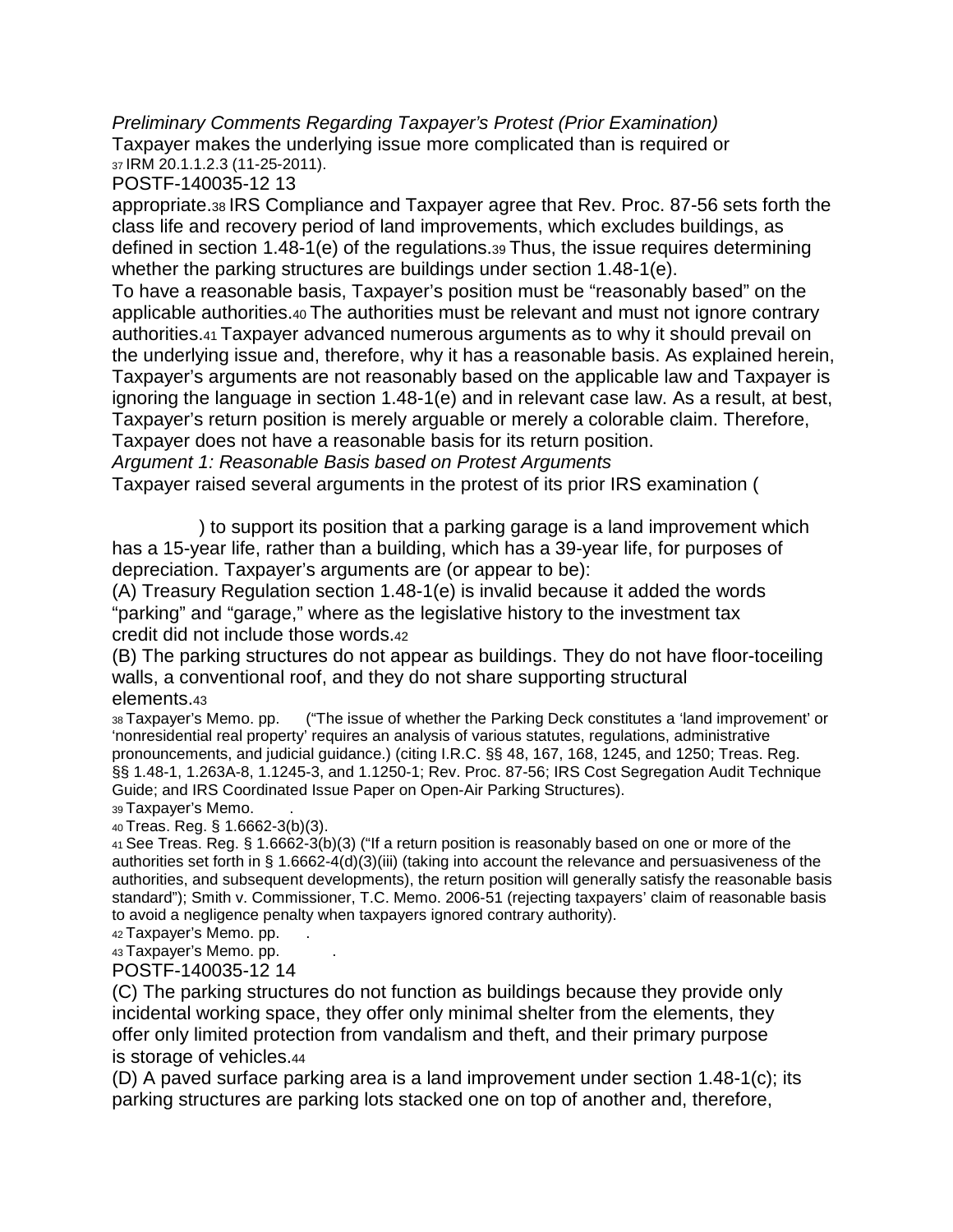are land improvements.45

(E) Courts have rejected the IRS's literal interpretation of section 1.48-1(e)(1), which lists "parking" as a function and "garage" as an example of a building.46

(F) A stand-alone parking structure is not a "garage" and is therefore not a building under section 1.48-1(e)(1).47

#### *Protest Argument A – Validity of Section1.48-1(e)*

Taxpayer states that section 1.48-1(e) is broader than the legislative history regarding the investment credit.48 Taxpayer appears to infer that the regulation, which is a legislative regulation, is invalid. This argument has previously been rejected.49 Accordingly, Taxpayer's argument is improper and does not provide Taxpayer with a reasonable basis.

#### *Protest Argument B – Appearance Test*

Taxpayer states that, other than underground levels, the parking structures do not contain floor-to-ceiling walls, they do not contain conventional roofs, they offer minimal shelter from the elements, and much of the parking decks were freely accessible to people and animals.50 Therefore, Taxpayer concludes that "facilities such as the parking decks differ in appearance from buildings in many important ways."51 Taxpayer's argument addresses the so-called "appearance test" in section 1.48-1(e), which contains both the appearance test and a "function" test. Even assuming

- 44 Taxpayer's Memo. pp. 45 Taxpayer's Memo. p. .
- 46 Taxpayer's Memo. pp.
- 47 Taxpayer's Memo. pp.
- 48 Taxpayer's Memo. pp.

49 Consolidated Freightways, Inc. v. U.S., 620 F.2d 862, 872 (Ct. Cl. 1980); Yellow Freight Systems, Inc. v. Commissioner, 538 F.2d 790, 795-796 (8th Cir. 1976) ("The regulation is within the granted power, issued pursuant to a proper procedure, and reasonable. It is, therefore, a legislative regulation which is as binding on this court as the statute itself.")

50 Taxpayer's Memo.

51 Taxpayer's Memo.

POSTF-140035-12 15

arguendo that Taxpayer is correct that the parking structures are not buildings under the appearance test (which Taxpayer is not), "courts uniformly accord primary emphasis on the function test" in section 1.48-1(e)(1), a point that Taxpayer repeatedly acknowledges in its protest.52 The relevant courts have either minimized or done away with the appearance test, applying only the functional test.53 By elevating the appearance test over the functional test, Taxpayer ignores the reasonable-basis requirement of taking into account the relevance and persuasiveness of authorities and subsequent developments.54

Moreover, Taxpayer's conclusion that the parking structures are not buildings under the appearance test also lacks a reasonable basis. Taxpayer repeatedly emphasized that the parking structures do not contain floor-to-ceiling walls. The applicable authorities are clear that a structure is not required to have walls to enclose its space. Taxpayer is misreading the plain language of section 1.48-1(e)(1), which states: "The term 'building' generally means any structure or edifice enclosing a space within its walls, and usually covered by a roof…." (Emphasis added.) Use of the word "generally" means that a structure or edifice considered a building is normally, but not necessarily, a structure or edifice that encloses a space within its walls. This common-sense reading of the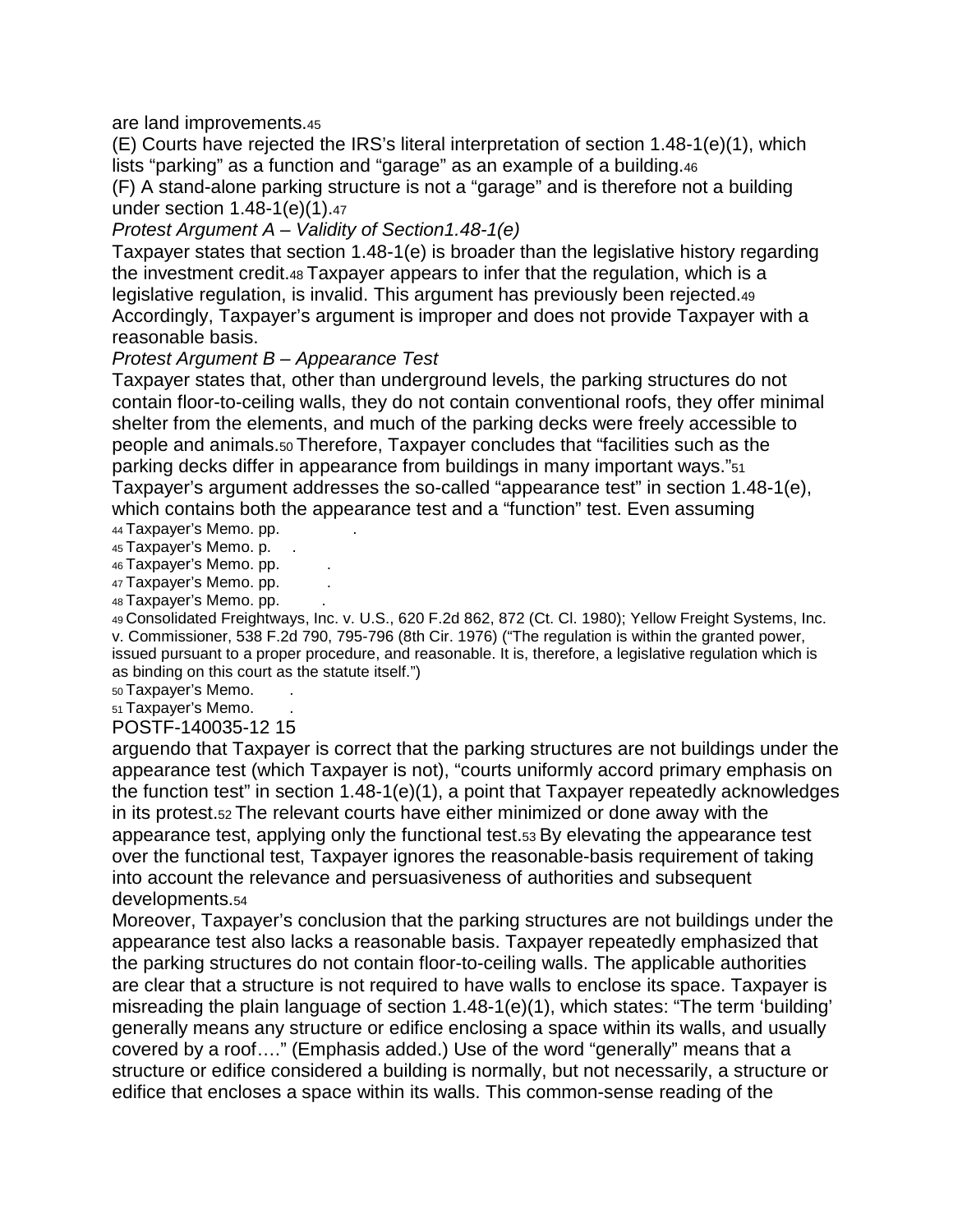regulation has been employed by the courts.55 Similarly, even accepting that a parking<br>52 Taxpayer's Memo. Fee also Taxpayer's Memo. ("It must also be noted that the courts 52 Taxpayer's Memo. ; see also Taxpayer's Memo. ("It must also be noted that the courts generally place primary emphasis on the function test."): (categorizing cases decided by or appealable to the Court of Appeals for the  $9<sub>th</sub>$  Circuit, none of which placed reliance on the appearance test and seven of which that placed reliance on the function test); and ("primary reliance has been placed upon the function test.").

53 See, e.g., Consolidated Freightways, Inc. v. Commissioner, 708 F.2d 1385, 1987 (9th Cir. 1983) (rejecting the taxpayer's argument that the Tax Court erred in failing to apply the appearance test); Thirup v. Commissioner, 508 F.2d 915, 919 (9th Cir. 1974) (stating we "thoroughly agree … [with the] recent authorities … [who have] abandon[ed] the appearance test, and we employed the functional test and hold that greenhouses are not buildings") (alterations in original); Consolidated Freightways, Inc. v. U.S., 620 F.2d 862, 870 (Ct. Cl. 1980) ("Because of this imprecision of the appearance test, we place the major emphasis on a 'functional' test."); Brown-Forman Distillers Corp. v. U.S., 499 F.2d 1263, 1271 (Ct. Cl. 1974) ("the real inquiry is whether [the structures] are functioning or being used as buildings"). 54 See Treas. Reg. § 1.6662-3(b)(3); Smith v. Commissioner, T.C. Memo. 2006-51 (taxpayers' reliance on an old statute and regulation was unreasonable because taxpayers ignored two court opinions and admonitions from the IRS).

55 See, e.g., Consolidated Freightways, Inc. v. Commissioner, 708 F.2d 1385, 1388 (9th Cir. 1983) ("For purposes of the investment tax credit, a structure without permanent walls may constitute a building") (holding that truck loading docks without permanent walls were buildings); A.C. Monk & Co., Inc. v. U.S., 686 F.2d 1058, 1063 (4th Cir. 1982) (determining that although a dock's workplace was not enclosed by full walls on all sides, it was an obvious extension of the factory structure as much as a porch is an extension of a house and was therefore a building); Yellow Freight System, Inc. v. U.S., 538 F.2d 790, 796 & n.9 (8th Cir. 1976) ("we do not regard as controlling the fact that the docks have no discernable walls. . ." Treas. Reg. § 1.48-1(e)(1) "furnishes only a general description which does not attempt to define in exact terms the outer limits of what may be properly categorized as a building.") (holding that docks not enclosed within walls and that have no doors were buildings under Treas. Reg. § 1.48-1(e)(1)); Consolidated Freightways, Inc. v. U.S., 620 F.2d 862, n.17 (Ct. Cl. 1980) (rejecting the taxpayer's assertion that "normal" walls are required for building classification because "this language is found in neither the regulations nor the legislative history cited to us"); Lesher v. Commissioner, 73 T.C. 340, 368 (1979) (holding that a general purpose livestock barn that had only 3 walls was a building within the POSTF-140035-12 16

structure is without a roof (which IRS Compliance rejects because the next parking level is a roof for the preceding level and the -------------------------------), the regulation says "usually" covered by a roof, not necessarily covered by a roof. Again, by ignoring these authorities, Taxpayer has not reasonably based its position on the applicable authorities and developments.56 Therefore, this argument does not provide Taxpayer with a reasonable basis.

#### *Protest Argument C – Function Test*

Taxpayer states that the parking structures do not function as buildings because they provide only incidental working space, they offer only minimal shelter from the elements, they offer only limited protection from vandalism, and their primary purpose is storage of vehicles.57 The function test in section 1.48-1(e) provides that a "building" generally means a structure "the purpose of which is, for example, to provide shelter or housing, or to provide working, office, parking, display, or sales space. The term includes, for example, structures such as apartment houses, factory and office buildings,

warehouses, barns, garages, railway or bus stations, and stores." (Emphasis added.) Use of the word "or" means that the items in the series are disjunctive:<sup>58</sup> if the purpose is any one of the functions listed, the functional test is satisfied. The purpose of the parking structures is – as their name suggests – to provide parking.

In an attempt to avoid using the word "parking," Taxpayer stated that the purpose of the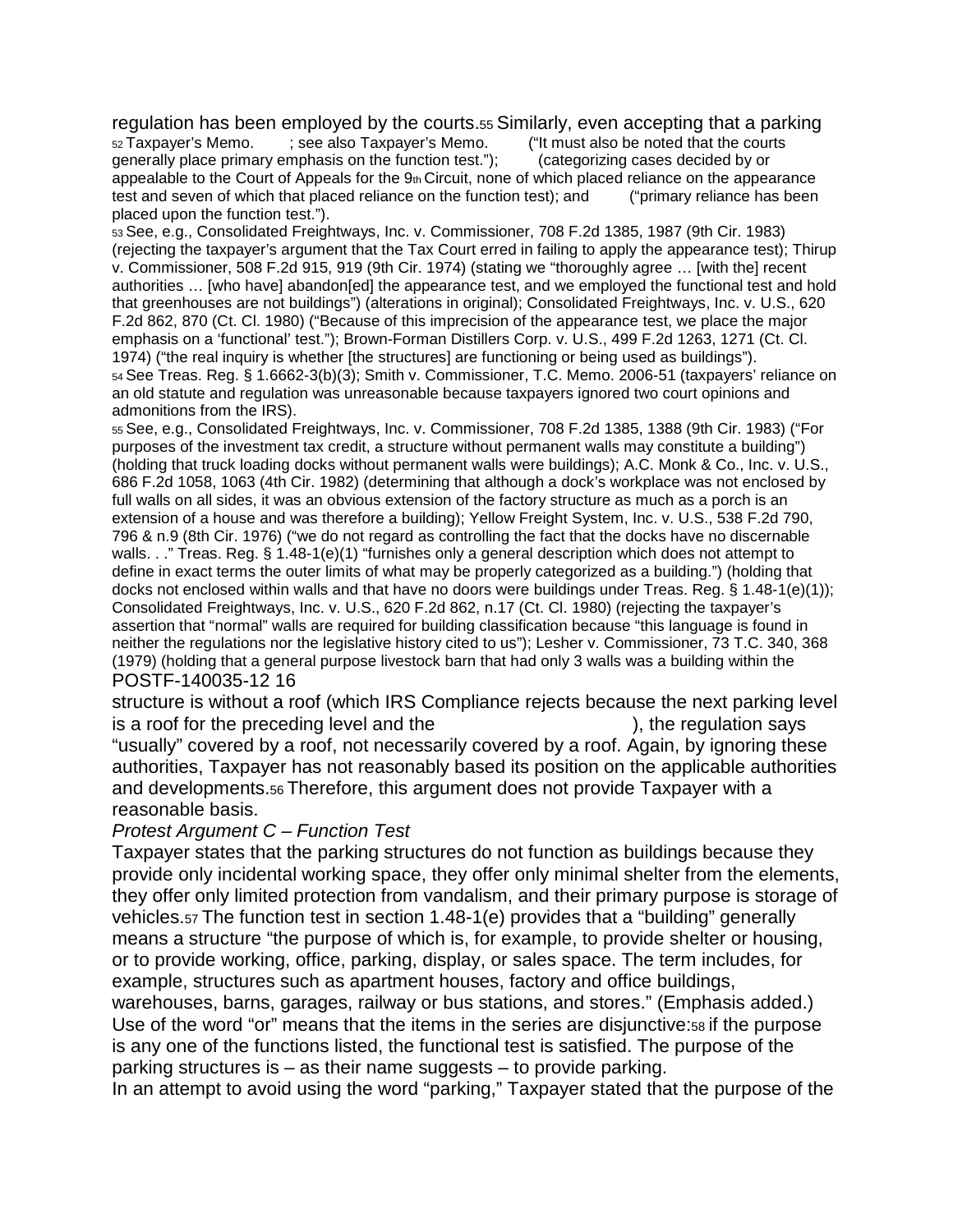parking structures is to provide "storage of vehicles" (rather than parking). IRS Compliance disputes Taxpayer's strained interpretation of the activity.

Notwithstanding, even if the purpose of the parking structures were to store vehicles, the function test in section  $1.48-1(e)(1)$  would nonetheless require concluding that the structures are buildings. Section 1.48-1(e)(1) provides examples of buildings, including "warehouses" and "garages." A parking structure that holds vehicles for storage would also be considered a building under the regulation.59 Taxpayer has not reasonably based its position on the applicable authorities and developments.60 Therefore, this argument does not provide Taxpayer with a reasonable basis.

meaning of Treas. Reg. § 1.48-1(e)(1)); see also Rev. Proc. 79-406, 1972-2 C.B. 18 (self-service car wash structure built of cinder blocks on a cement foundation, despite containing four stalls that are opened at each end, is a building).

56 See Treas. Reg. § 1.6662-3(b)(3).

57 Taxpayer's Memo. pp.

58 C.f. Myles Lorentz, Inc. v. Commissioner, 138 T.C. 40, 45 (2012) ("Both by definition and by example the regulation distinguishes the two (it uses the disjunctive 'or'), and does not use a phrase such as 'or a combination thereof.'"); Beech Trucking Co., Inc. v. Commissioner, 118 T.C. 428, n.12 (2002) (interpreting the connector "or" in a series to mean the test is disjunctive, meaning only one item need be satisfied); Santana v. Commissioner, T.C. Memo. 2012-49 (same).

59 See McManus v. U.S., 863 F.2d 491, 496 (7th Cir. 1988) (holding that a hanger structure that held airplanes "functions as a warehouse or garage … and falls within the regulation's explicit examples and general definition of a building.").

60 See Treas. Reg. § 1.6662-3(b)(3).

POSTF-140035-12 17

*Protest Argument D – Stacked Surface Lots*

Taxpayer argues that its parking structures are a series of parking lots stacked one on top of another.61 Because a paved, surface parking lot is a land improvement for purposes of depreciation, Taxpayer maintains that its parking structures should also be considered land improvements. Taxpayer's argument is patently improper – a surface parking lot is different from a parking garage.62 The parking structures are garages, the purpose of which is to provide parking. Under section 1.48-1(e), the parking structure is a building. For a taxpayer to have a reasonable basis, the position must be not frivolous and not patently improper.63 Taxpayer's argument is both frivolous and patently improper, reminding us of Abe Lincoln's riddle, "How many legs does a dog have if you call a tail a leg? The answer is four, because calling a tail a leg does not make it one."64 Like the tail, the parking structures should be recognized for what they are, not what Taxpayer professes them to be. This argument does not provide a reasonable basis for Taxpayer.

*Protest Argument E – Rejection of Literal Language of Section 1.48-1(e)(1)65* Taxpayer argues that the literal language of section 1.48-1(e) – which states that a structure is a building if its purpose is parking and, for example, if it is a garage – should be ignored.66 In support of its argument, Taxpayer states that in cases dealing with refrigerated storage facilities, some courts rejected a literal interpretation of the regulation. In those cases, the courts held that the storage facilities were not buildings, notwithstanding that they could be considered warehouses. Taxpayer acknowledges that the Court of Appeals for the Eighth Circuit has taken a different approach (i.e., interpreting the regulation literally), but states that "the Court of Appeals for the Ninth Circuit, the circuit to which [Taxpayer's] appeal would lie, is one of those 'other circuits'" that follow the Tax Court's (non-literal) interpretation of the regulation.67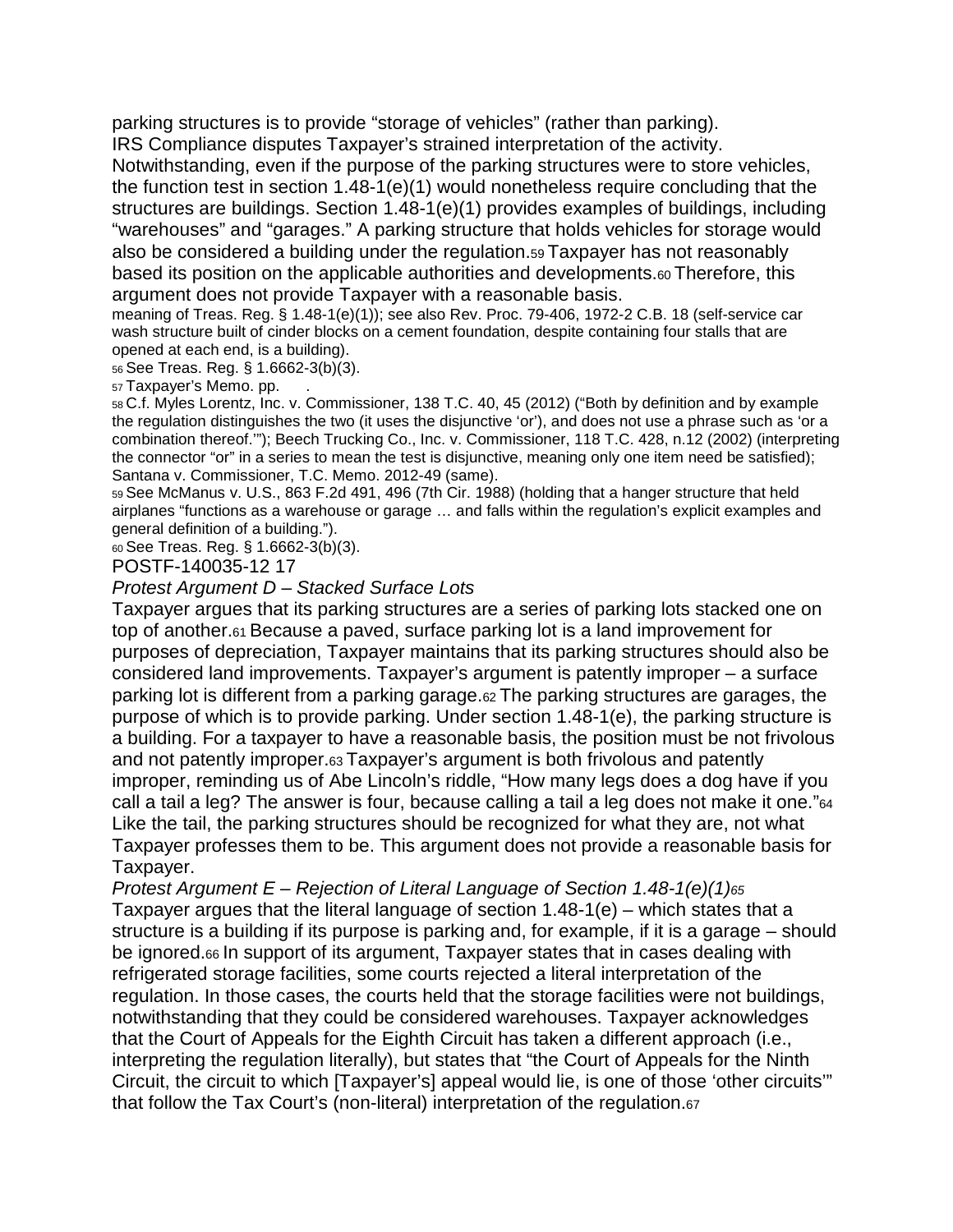#### 61 Taxpayer's Memo.

62 Babin v. Commissioner, T.C. Memo. 1992-673 ("Both buildings ... shared two and three level parking garages, as well as a surface parking lot").

63 Treas. Reg. § 1.6662-3(b)(3).

64 BB&T Corp. v. U.S., 523 F.3d 461, 477 (4th Cir. 2008).

65 This discussion is equally applicable to the argument numbered in Taxpayer's Memo (beginning at the bottom of ----------- of Taxpayer's memo). Therefore, we did not include a separate discussion refuting argument . We note, however, that Taxpayer states in its argument 3: "There are several cases in which the structures which acted in the capacity of a storage facility were determined to be a building based on the level of human activity within the structure." Taxpayer then cites as one of those cases Tamura v. U.S., 734 F.2d 470 (9th Cir. 1984). Taxpayer is incorrect – in Tamura v. U.S., the Court of Appeals for the Ninth Circuit did not consider human activity at all in its conclusion that an onion-storage shed was a building.

66 Taxpayer's Memo.

67 Taxpayer's Memo.

POSTF-140035-12 18

First, the cases dealing with refrigerated-storage facilities are factually distinguishable from Taxpayer's case dealing with parking structures. Second, Taxpayer is incorrect – the Court of Appeals for the Eighth Circuit follows the approach originally enunciated by the Court of Appeals for the Ninth Circuit.

In analyzing whether a refrigerated-storage structure was a building, the Tax Court, in some of those cases, considered whether the purpose of the structure is to provide working space for employees that is more than merely incidental to the main purpose of the structure.68 Upon review of a refrigerated storage case, the Court of Appeals for the Eighth Circuit, in L&B Corp. v. Commissioner, criticized the Tax Courts' interpretation of the regulation, stating:69

Second, the Tax Court applied an unduly restrictive version of the function test in this case. Following Munford, Inc. v. Commissioner, 87 T.C. 463 (1986), aff'd 849 F.2d 1398 (11th Cir. 1988), the Tax Court held that the structures in the present case are not "buildings" because they do not primarily provide working space for humans. Tax Court Opinion, at 25. We believe this holding ignores the full definition in Treas. Reg. § 1.48- 1(e)(1), which specifically includes structures that provide shelter, housing, working space, office space, parking, display areas, or sales space within the definition of "building." Nothing, either in the Code or in the Regulations, implies that this space must be primarily occupied by humans to qualify as a building.

The Court of Appeals for the Eighth Circuit explained the genesis of the Tax Court's incorrect interpretation:70

The Tax Court's departure from the original intent of Congress stems from its interpretation of Yellow Freight System, Inc. v. U.S., 538 F.2d 790 (8th Cir. 1976). In Yellow Freight, this Court held that docks and inspection lanes constructed by a freight carrier constituted "buildings" within the meaning of section 48(a)(1)(B). The loading docks and inspection lanes were permanent structures used to expedite freight and to inspect the long-haul vehicles. In a footnote to its discussion of the "function" test, this Court stated:

We consider the amount of human activity which occurs within the structure an important consideration under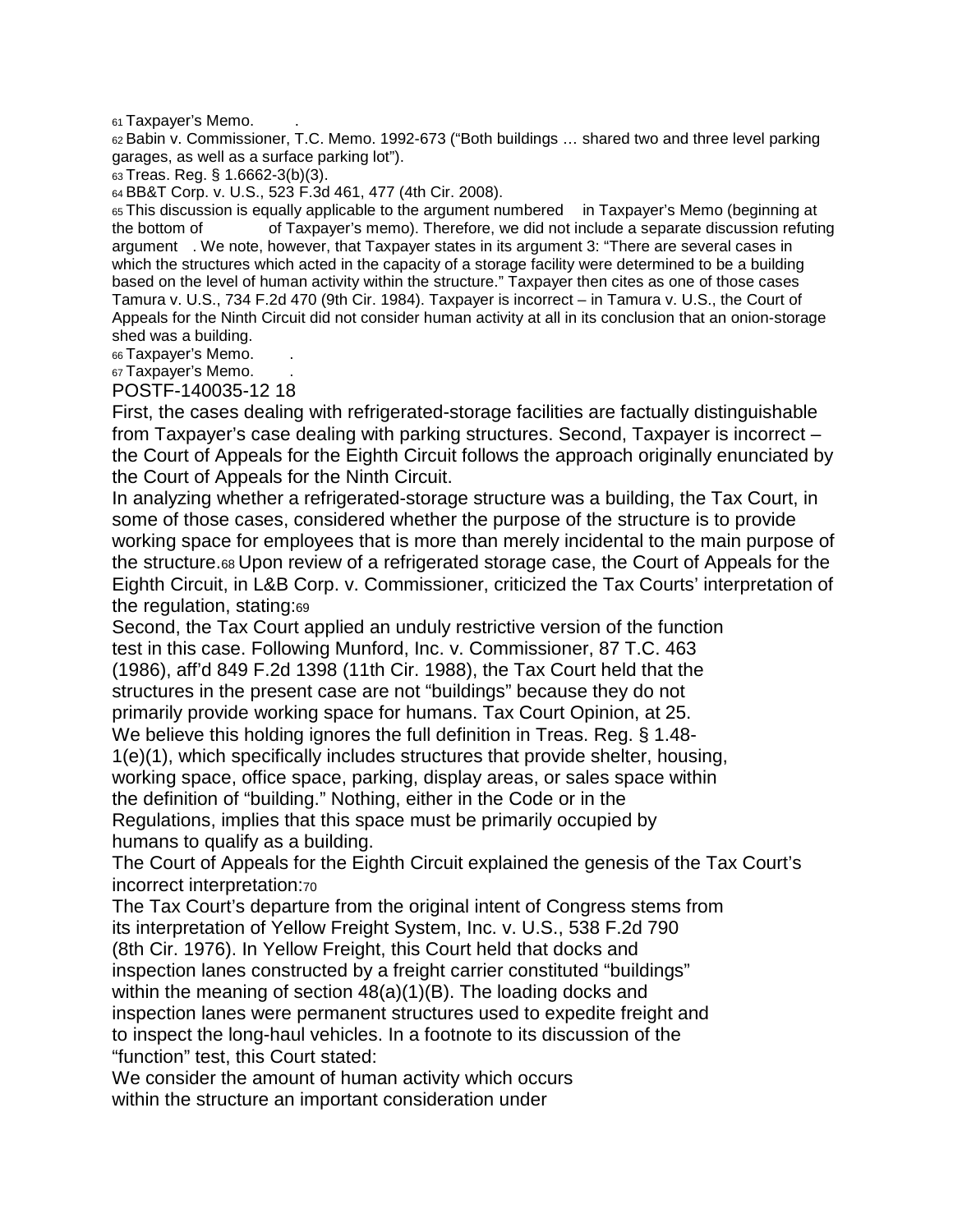§ 48(a)(1)(B) since "buildings," according to Treas. Reg.

68 See Munford, Inc. v. Commissioner, 87 T.C. 463 (1986), aff'd 849 F.2d 1398 (11th Cir. 1988); Merchants Refrigeration Company of California v. Commissioner, 60 T.C. 856 (1973); L&B Corp. v. Commissioner, 88 T.C. 744 (1987).

69 L&B Corp. v. Commissioner, 862 F.2d 667, 671-672 (8th Cir. 1988).

70 L&B Corp. v. Commissioner, 862 F.2d at n.6.

POSTF-140035-12 19

§ 1.48-1(e), typically provide work space for such human activity. The quantum of employee activity is, in our opinion, critical in determining whether the function of a given structure is principally, or only incidentally, to provide work space.

Yellow Freight, 538 F.2d at 797 n.11 (citations omitted).

Footnote 11, discussing the amount of human activity carried on, was in response to a case in which the Ninth Circuit held that the nature of human activity was relevant to the definition of "building," but the amount of human activity was not. See Thirup v. Commissioner, 508 F.2d 915, 919 (9th Cir. 1974), rev'g 59 T.C. 122 (1972).

Although this footnote may lend some support for the Tax Court's application of the function test, the holding of Yellow Freight does not. In Yellow Frieght, this Court held that loading docks and inspection lanes constituted "buildings" because the property provided "shelter and work space so that the men and equipment can perform their functions." Id. at 796. This Court did not hold that only structures providing working space for humans constitute "buildings."

The issue in Thirup v. Commissioner was whether greenhouses were "buildings" for purposes of the investment tax credit.71 When applying the functional test, the Court of Appeals for the Ninth Circuit did not interpret section 1.48-1(e) as requiring the space be primarily occupied by humans before it would be classified as a building. To the contrary, the Court of Appeals for the Ninth Circuit found "the distinction based on human activity unpersuasive" and employee activity was considered only to determine the principle function of the structure. Specifically, the court stated:72 The functional test carves out those types of general purpose buildings, such as "apartment houses, factory and office buildings, warehouses, barns, garages, railway or bus stations, and stores," Treas. Reg. 1.48-

1(e)(1), that we think Congress intended to exclude from the investment tax credit. But the test preserves for the credit those specialized structures whose utility is principally and primarily a significantly contributive factor in the actual manufacturing or production of the product itself.

Applying a functional test, the Tax Court found in Thirup and in Sunnyside Nurseries, that the amount of employee activity taking place inside the greenhouses indicated that the greenhouses provided working space, one 71 Thirup v. Commissioner, 508 F.2d 915, 917 (9th Cir. 1974).

72 Thirup v. Commissioner, 508 F.2d at 919-920.

POSTF-140035-12 20

of the enumerated functions of a "building." In Brown-Forman Distillers, supra, and Satrum, supra, the courts distinguished Sunnyside Nurseries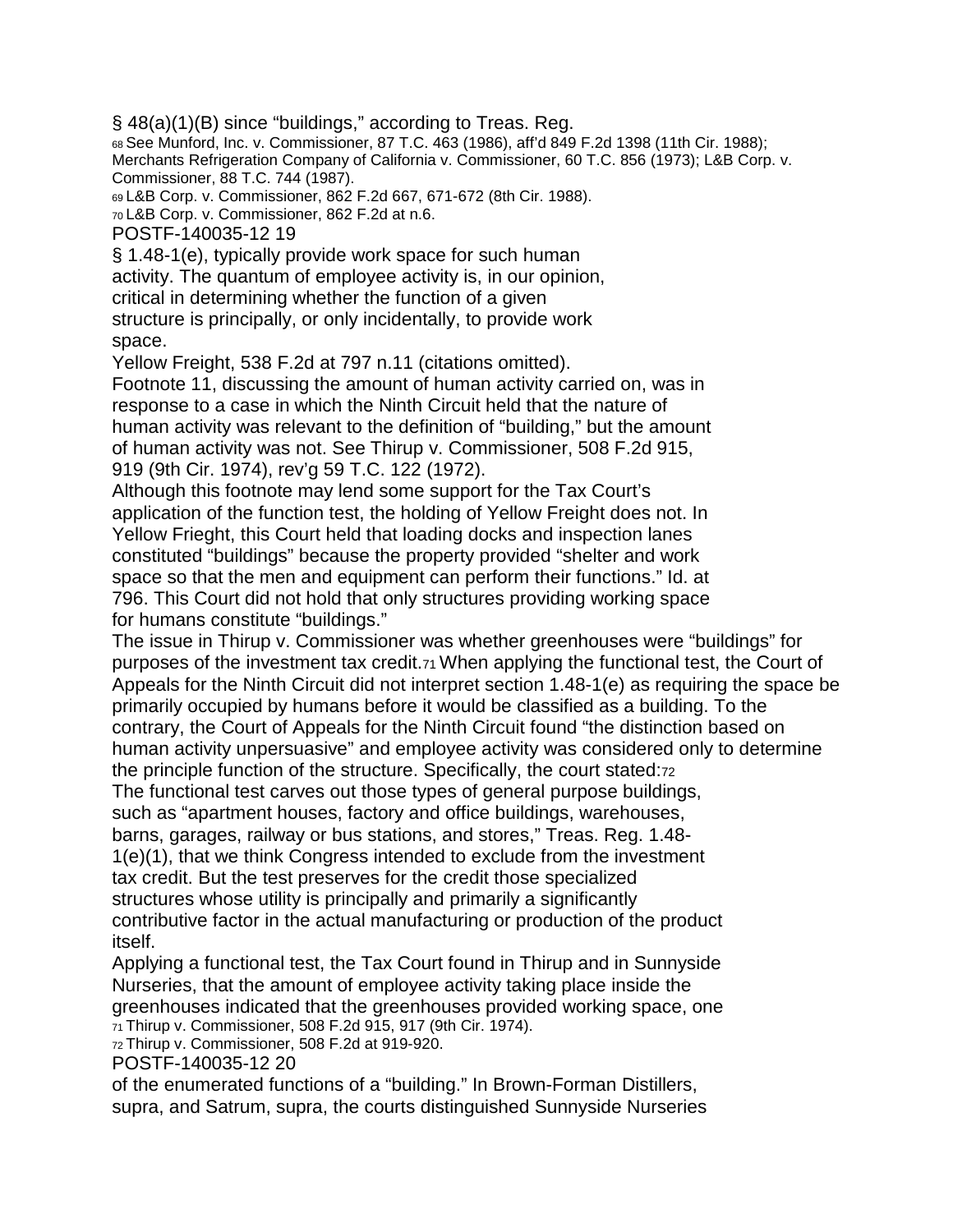on the ground that Sunnyside's employees spent more time inside the greenhouses than, respectively, Brown-Forman's employees spent inside the whiskey warehouses or Satrum's workers spent in the chicken coops. We find the distinction based on the amount of human activity unpersuasive. The proper inquiry, which goes to the nature of the employee activity inside the structures, is "whether the structures provide working space for employees that is more than merely incidental to the principal function or use of the structure." Brown-Forman Distillers Corp. v. U.S., 499 F.2d 1263, 1271 (Ct. Cl. 1974). See Robert E. Catron, 50 T.C. 306, 316 (1968) (reviewed by the full Court).

In Satrum, supra, employees worked in aisles between the rows of chicken cages inside the structures to collect eggs, feed chickens, and remove droppings. Workers also spent long periods of time inside the structures removing thousands of chickens that were to be sent to market and replacing those chickens with younger birds. The Tax Court characterized these activities as "merely supporting of, and ancillary to," the purpose of the chickens and expressly found the structures did not provide working space. 62 T.C. at 417. In our judgment, the activities of the Thirups' greenhouses employees were, without a doubt, of the same supportive and ancillary nature as the activities of the workers in Satrum. That flowers may require more human care than chickens is not a sufficient reason for deciding that greenhouses are "buildings" while chicken coops are not.

We conclude that under the functional test, the Thirups' greenhouses do not function as "buildings," as that term is employed in section 48. The greenhouses supply the controlled environment that is essential to the commercial production of more and finer cut flowers, a function neither enumerated in Treasury Regulation 1.48-1(e)(1) nor sufficiently similar to the enumerated functions to be within their scope.

Similarly, in another case, Consolidated Freightways, Inc. v. Commissioner, when applying the function test in section 1.48-1(e), the Court of Appeals for the Ninth Circuit, said: "If it functions as a building because, for example, it furnishes working space to its employees, it is then necessary to consider the relationship between the 'nature' of the employee activities inside the structure and the structure's primary function…."73 (Emphasis added.) Thus, from this language, the Court of Appeals for the Ninth Circuit states that the function of employee work space is not necessary for classification as a building. In that opinion, the 9th Circuit court further stated, "It is true that the Thirup 73 Consolidated Freightways, Inc. v. Commissioner, 708 F.2d 1385, 1388 (9th Cir. 1983). POSTF-140035-12 21

court [a decision by the 9th Circuit] found 'unpersuasive' the distinction between buildings and other structures based on the amount of human activity in the same structures."74 These cases further support that Taxpayer incorrectly stated that the 9th Circuit applies a non-literal interpretation of section 1.48-1(e).

In a third case decided by the Court of Appeals for the Ninth Circuit, Tamura v. U.S.,75 the Court of Appeals for the Ninth Circuit did not consider human activity at all in its conclusion that an onion-storage shed was a building. The  $9<sub>th</sub>$  Circuit concluded that the onion shed was a building because it "functions more like a barn, warehouse, or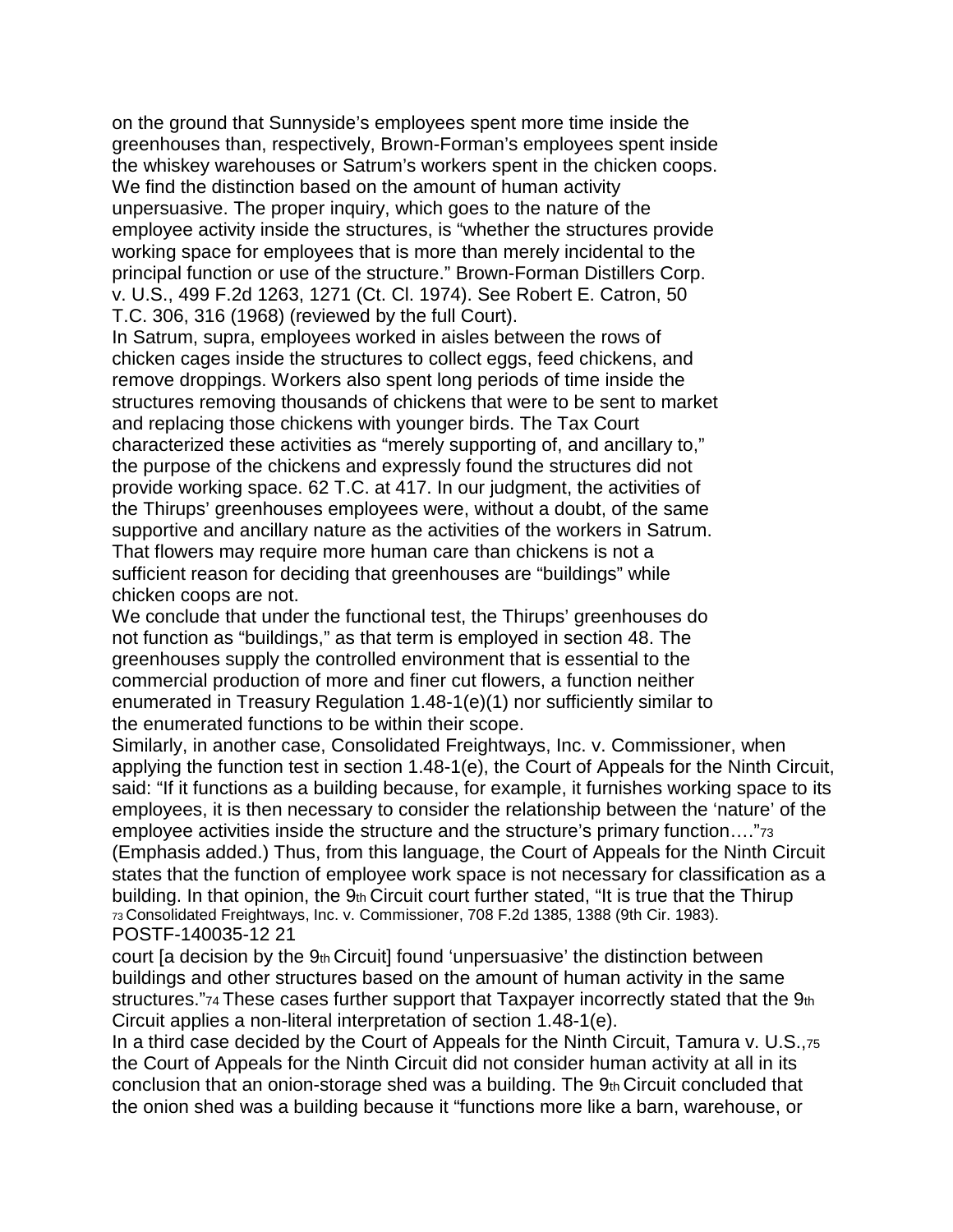garage ('building[s]') than it does as a storage tank, silo, or coke oven (not 'building[s]'). See Treas. Reg. § 1.48-1(e)(1). No matter how you look at it, inside out, upside down, from the east or west, north or south, the structure, even in common parlance, is a building."76

Taxpayer cited no (accurate) authority for its proposition that the Court of Appeals for the Ninth Circuit applies a non-literal interpretation of section 1.48-1(e). As discussed herein, the case law reflects that the authority states the contrary: the Court of Appeals for the Ninth Circuit interprets the language in section 1.48-1(e) literally. Misreading cases does not provide Taxpayer with reasonable basis.77

#### *Protest Argument F – Parking Structure is Not a Garage*

Taxpayer acknowledges that an example of a building in section 1.48-1(e) includes a garage, but states that "garage" is not defined in the regulation or in case law because it "has a commonly accepted definition."78 That definition, Taxpayer states, "is a fully enclosed structure that protects vehicles from the elements, theft, and vandalism."79 74 Consolidated Freightways, Inc. v. Commissioner, 708 F.2d at 1388.

75 Tamura v. U.S., 734 F.2d 470 (9th Cir. 1984).

76 Tamura v. U.S., 734 F.2d at 472-473. Moreover, we note that in Illinois Cereal Mills, Inc. v. Commissioner, T.C. Memo. 1983-469, the Tax Court said: "In applying the functional test, an important but not determinative factor has been the human activity within the structure. Consolidated Freightways, Inc. v. Commissioner, 708 F.2d 1385 (9th Cir. 1983), aff'g on this issue 74 T.C. 768 (1980); Thirup v. Commissioner, [508 F.2d 915 (9th Cir. 1974), rev'g 59 T.C. 122 (1972)]; Valmont Indus., Inc. v. Commissioner, 73 T.C. 1059 (1980)." (Note the Tax Court's citation to two cases decided by the Court of Appeals for the Ninth Circuit.) The Tax Court continued: "For example, even when there is substantial human activity within the structure (greenhouse), the structure may not be a building if the structure itself functions as something other than a building. Thirup v. Commissioner, supra." (Again, citing a case decided by the Court of Appeals for the Ninth Circuit.)

77 Treas. Reg. § 1.6662-3(b)(3) (return position must be reasonably based on authority); c.f. Richardson v. Commissioner, 125 F.3d 551, 558 (7th Cir. 1997) (holding that no reasonable cause applied to taxpayer – "an educated person who understands business matters" – who misread a state-court opinion regarding alimony payments), aff'g T.C. Memo. 1995-554; Campbell v. Commissioner, 134 T.C. 20, 33-34 (2010) (holding that no reasonable cause existed when the taxpayer relied on a citation to a footnote in a case that reached a holding adverse to its position, finding the taxpayer's position neither persuasive nor reasonable, especially given the taxpayer's experience, knowledge, and education).

78 Taxpayer's Memo

79 Taxpayer's Memo POSTF-140035-12 22

Noticeably absent from that definition, however, is a citation to its source. Contrary to Taxpayer's definition, Merriam-Webster defines a garage simply as "a shelter or repair shop for automotive vehicles."80

Taxpayer concludes that its parking structures provide only limited protection from the elements and, because they provide unrestricted access, they provide no protection from thieves and vandals. Therefore, Taxpayer concludes, the parking structures addressed in the underlying issue are not garages.81 Taxpayer's argument is without merit.

First, Taxpayer refers to its parking structures as garages.82 Second, to a varying extent, Taxpayer's parking structures provide protection from the elements. Third, Taxpayer's parking structures provide security.

As support for Taxpayer's conclusion, Taxpayer cites McManus v. U.S., 863 F.2d 491 (7th Cir. 1988). This case regards a hangar structure for airplanes and concludes that it is a building. In that case, the court stated "the hangar structure protects airplanes from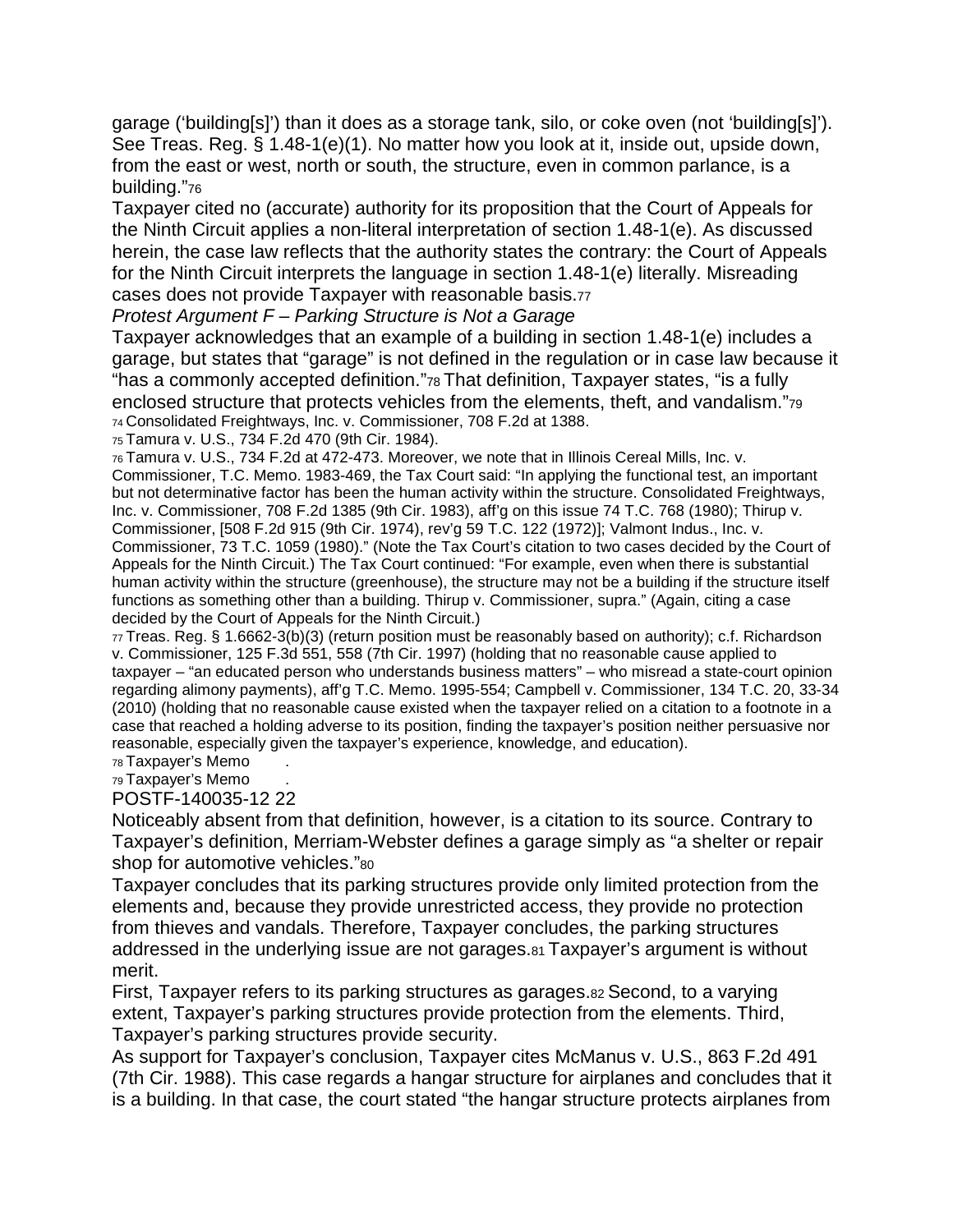nature and unwanted visitors. It functions as a warehouse or garage...."<sup>83</sup> First, the McManus opinion does not conclude that protection from nature and unwanted elements is a necessary requirement to be a garage. Even if it had, however, as mentioned previously, Taxpayer's parking structures meet these requirements. Therefore, this argument is without merit and does not provide Taxpayer with reasonable basis.

*Argument 2: Reasonable Basis based on Prior Appeals Settlement* Taxpayer states that it has reasonable basis because:84 the Appeals team leader affirmatively stated the Company's [Taxpayer's] position was deserving of merit and settled (including the issuance of a closing agreement) [regarding] the exact same issue in a previous exam cycle, based on hazards of litigation and in spite of the existence of the open air parking structure CIP, further supports the technical merits of our analysis and validates the position as having reasonable basis. 80 http://www.merriam-webster.com/dictionary/garage.

81 Taxpayer's Memo

82 ---------------------------------------------------------------------------------------------------------------------------------------

83 McManus v. U.S., 863 F.2d 491, 496 (7th Cir. 1988).

84 Taxpayer's Memo . During the meeting on exactled that, because Taxpayer convinced IRS Appeals to concede % of the issue, clarified that, because Taxpayer convinced IRS Appeals to concede Taxpayer equates that to reasonable basis. This clarification adds no new dimension to the analysis. POSTF-140035-12 23

Whether a taxpayer has a reasonable basis under section 1.6662-3(b)(3) is determined from the list of authorities in section 1.6662-4(d)(3)(iii). Opinions rendered by tax professionals are explicitly excluded from this list. Therefore, the opinion of an IRS Appeal's officer of the merits of the issue is not "authority" upon which reasonable basis can be determined and does not provide Taxpayer with reasonable basis.85 *Argument 3: No Disregard of Regulation Because Researched Position Taken on Return*

Taxpayer states that it did not disregard the rules or regulations because it "was clearly aware of the regulation, did not disregard such regulation, and performed a substantial amount of due diligence, as evidenced by the protest memorandums attached below, in supporting the position taken on the return."86

"Disregard" includes any careless, reckless or intentional disregard of rules or regulations.87 The phrase "rules or regulations" includes the provisions of the Internal Revenue Code, temporary or final Treasury regulations issued under the Code, and revenue rulings or notices (other than notices of proposed rulemaking) issued by the Internal Revenue Service and published in the Internal Revenue Bulletin.88 A disregard of rules or regulations is "careless" if the taxpayer does not exercise reasonable diligence to determine the correctness of a return position that is contrary to the rule or regulation.89 A disregard is "intentional" if the taxpayer knows of the rule or regulation that is disregarded.90 A taxpayer who takes a position contrary to a revenue ruling or notice has not disregarded the ruling or notice if the contrary position has a realistic possibility of being sustained on its merits.91 While Taxpayer researched the issue prior to reporting the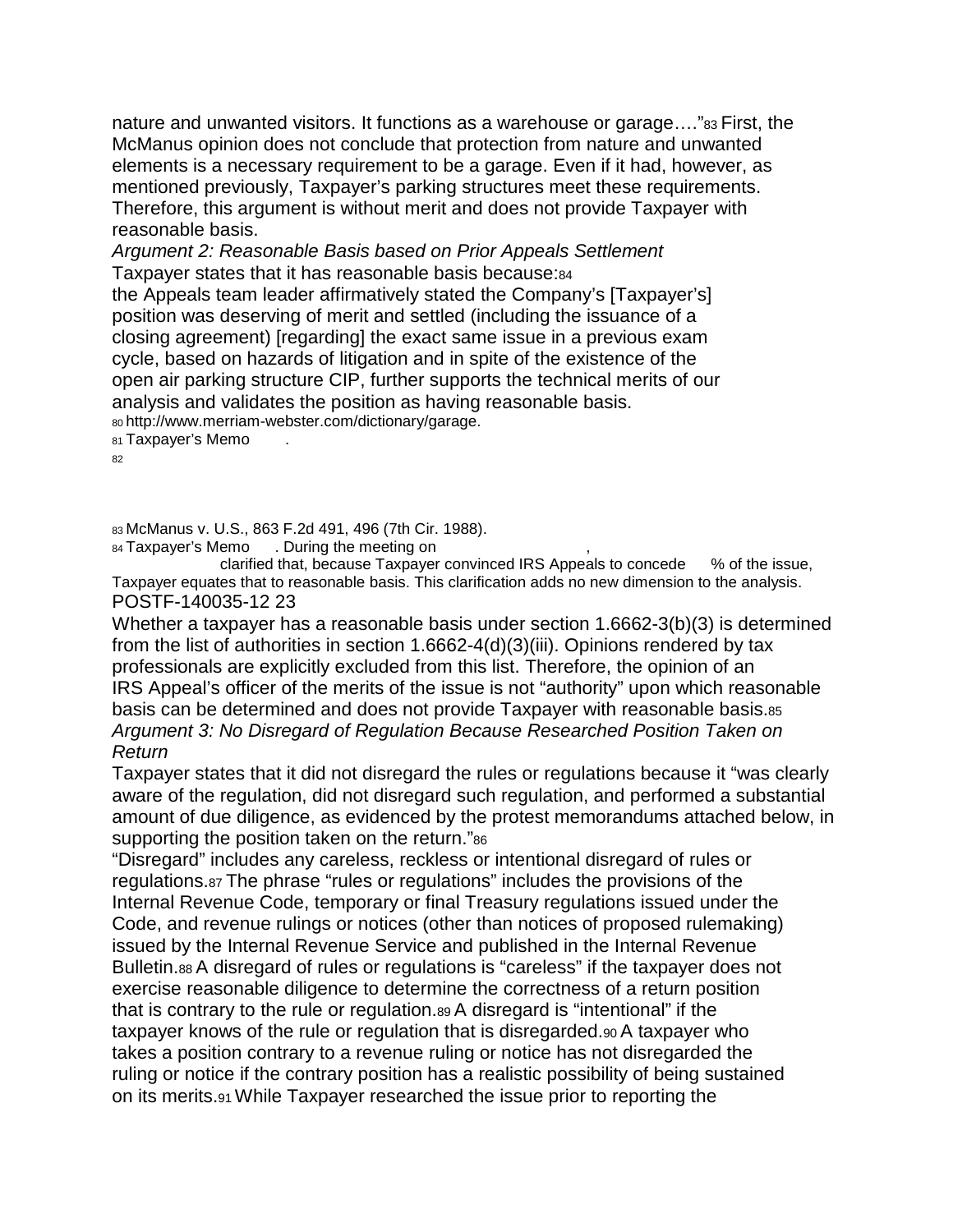position on its tax return, its analysis misreads the regulation and the case law interpreting the regulation. Given Taxpayer's knowledge, sophistication, and experience, Taxpayer's analysis of the applicable authorities reflects that Taxpayer's efforts did not reflect an attempt to determine its correct tax liability.

As discussed in this memo and in the Form 886-A explaining the underlying issue,

Taxpayer does not have a realistic possibility of being sustained on the merits. Accordingly, Taxpayer disregarded the rules or regulations.

85 See, e.g., Xcel Energy, Inc. v. U.S., 237 F.R.D. 416, 419 (D. Minn. 2006) (holding that the opinion of an IRS employee (a revenue agent) was irrelevant because opinions of tax professionals are specifically excluded in the list of authorities in Treas. Reg. § 1.6662-4(d)(3)(iii)).

86 Taxpayer's Memo.

87 Treas. Reg. § 1.6662-3(b)(2). 88 Treas. Reg. § 1.6662-3(b)(2).

89 Treas. Reg. § 1.6662-3(b)(2).

90 Treas. Reg. § 1.6662-3(b)(2).

91 Treas. Reg. § 1.6662-3(b)(2).

POSTF-140035-12 24

#### Argument 4: Reasonable Cause Because Research Supported by <sup>3</sup>s Cost *Segregation Study*

Taxpayer states that when it filed its tax return, it did extensive research "in support of" its position on the parking deck, which was "supported by the issuance of a study provided by a public accounting firm with technical expertise in the subject matter." $92$  Taxpayer is referring to the cost segregation study prepared by  $\qquad$ . The cost segregation study contains no analysis of the facts regarding the parking structures at issue – only conclusions in a spread sheet. Moreover, according to its terms, the cost segregation study is "not intended or written to be used, and it cannot be used, for the purpose of avoiding tax penalties that may be imposed on the taxpayer."93 To determine whether a taxpayer reasonably relied in good faith on tax advice, all facts and circumstances are considered, and the advice must be based on all pertinent facts and circumstances.94 Because the cost segregation study lacks the factual information upon which its conclusions are based, Taxpayer has not shown that the advice is based on all pertinent facts and circumstances. Moreover, the cost segregation study states that it cannot be used for purposes of avoiding tax penalties. Taxpayer is a large corporate taxpayer with an ---------------------------------------------------------------. Based on

these deficiencies, it was not reasonable for Taxpayer to have relied on the cost segregation study as a defense to an accuracy-related penalty.95

*Argument 5: Reasonable Cause Because Coordinated Issue Paper Issued After Taxpayer Filed Tax Return*

Taxpayer states that because the coordinated issue paper regarding open-air parking structures was issued  $\qquad \qquad$  after it filed its tax return, "there was no reason to believe our position was even remotely questionable at the time we filed our return" and therefore Taxpayer meets the reasonable cause and good faith exception to any accuracy-related penalty.96

By way of background, a coordinated issue paper is administrative guidance specific to the IRS Large Business & International Division (formerly the Large and Mid-Size Business Division) that provides guidance to address compliance issues and is generally binding on all IRS examiners.97 A coordinated issue paper is not "authority" 92 Taxpayer's Memo.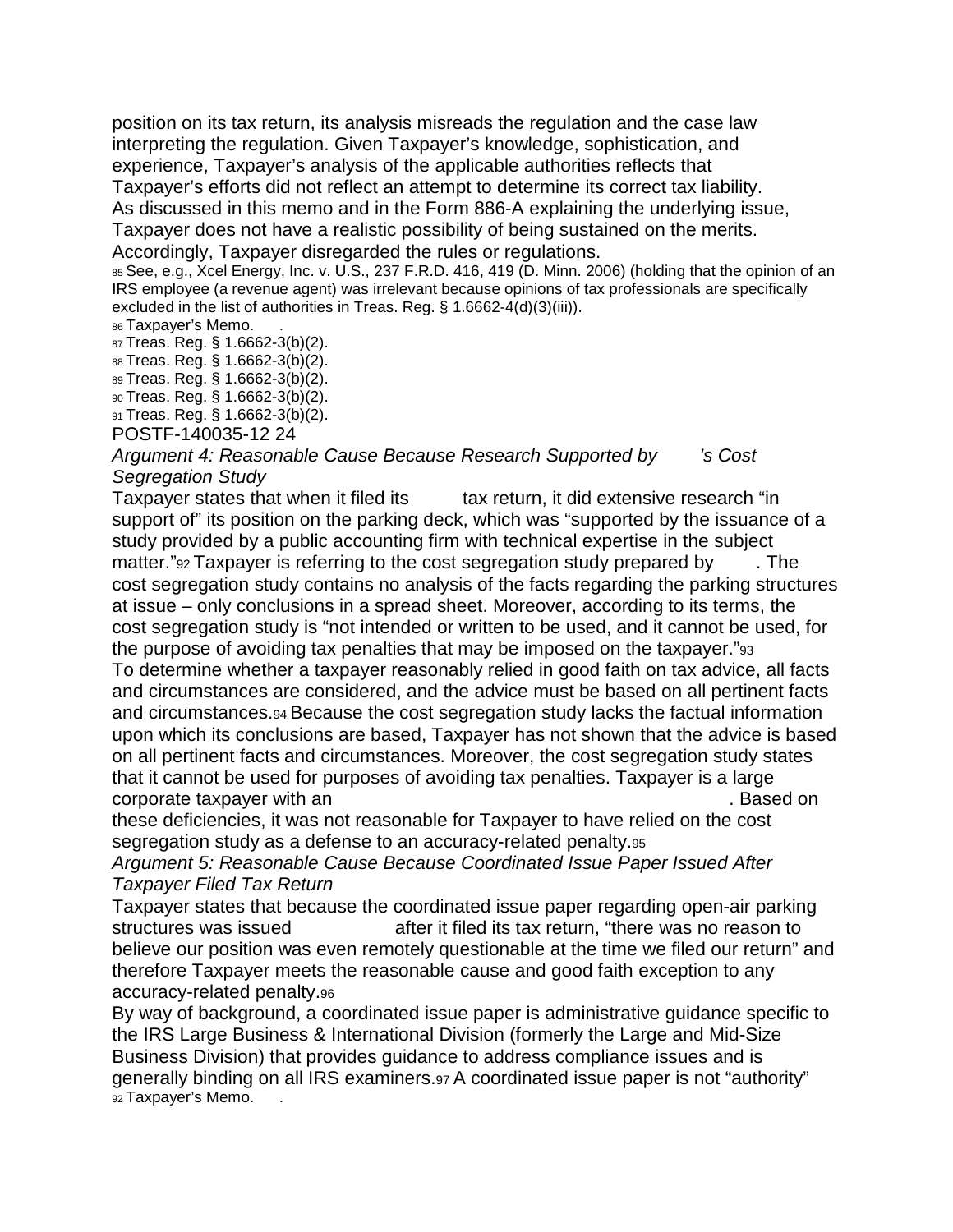93 Cost segregation study

94 Treas. Reg. § 1.6664-4(c)(1); Neonatology Assocs., P.A. v. Commissioner, 115 T.C. 43, 98 (2000), aff'd 299 F.3d 221 (3d Cir. 2002).

95 Treas. Reg. §§ 1.6664-4(b)(1) and 1.6664-4(c)(1)(i); Abarca v. Commissioner, T.C. Memo. 2012-245 (finding no reasonable cause and good faith when taxpayer has not demonstrated that the advice was based on taxpayer's facts); Dyer v. Commissioner, T.C. Memo. 2012-224 (same).

96 Taxpayer's Memo.

97 IRM 4.51.2.4 (12-09-2005).

POSTF-140035-12 25

for purposes of determining reasonable basis or substantial authority.98 More importantly, however, the legal authority (i.e., cases and regulations) upon which the analysis in the coordinated issue paper is based existed well before Taxpayer filed its tax return and is authority for purposes of evaluating reasonable basis. That Taxpayer disregarded the analysis in those authorities does not demonstrate that Taxpayer had reasonable cause and acted in good faith.

issue paper was made available to the ---------------------------------------- on --------------------

Finally, Finally, the state of the state of the state of the state of the state of the state of the state of the state of the state of the state of the state of the state of the state of the state of the state of the state

highlighting the open-air parking structure issue and the relevant legal authorities.99 That Taxpayer continued to disregard the relevant authorities after this circulation again fails to demonstrate that Taxpayer had reasonable cause and acted in good faith. Argument 6: Reasonable Cause Based on

 $\overline{\phantom{a}}$ 

The presentation that Taxpayer attended at the

does not provide Taxpayer with reasonable cause for its position that the parking structures are land improvements. First, the presentation slides do not conclude that an open-air parking structure is a land improvement; the slides conclude, that certain regulations other than section 1.48-1(e), which governs this issue, "support the argument that parking structures belong in the land improvement category."100 An analysis of irrelevant authority – in light of the experience, knowledge, and education of the results are set of the set of the set of the set of the set of the set of the set of the set of the set of

experience as a  $\blacksquare$  - does not indicate reasonable cause.<sub>101</sub> Moreover, the slides also state that the information "cannot be applied to a specific situation without appropriate professional advice," and "use of words below such as 'is,' 'should,' 'would,' 'will,' etc. are not indicative of the likely opinion level that could be reached on each of the proposed transactions or issues. $v_{102}$  The  $v_{102}$  presentation is not based on Taxpayer's specific facts and therefore cannot provide Taxpayer with reasonable cause.103

98 Treas. Reg. § 1.6662-4(d)(3)(iii).

99 Again, note that the Cost Segregation Audit Technique Guide (Jan. 2005) includes field directives for the retail industry (issued 12/16/2004), the biotechnology industry (issued 11/28/2005), and the auto dealership industry (issued 2/25/2008), each of which categorize parking structures as 39-year property describing them as "Any structure or edifice the purpose of which is to provide parking space. Includes, for example, garages, parking ramps, or other parking structures."

100 **presentation, slide** 

101 Treas. Reg. § 1.6664-4(b)(1) ("Circumstances that may indicate reasonable cause and good faith include an honest misunderstanding of fact or law **that is reasonable** in light of all the facts and circumstances, **including the experience, knowledge, and education of the taxpayer**.") (Emphasis added.)

102 presentation, slide

103 Treas. Reg. §§ 1.6664-4(b)(1) and 1.6664-4(c)(1)(i); Abarca v. Commissioner, T.C. Memo. 2012-245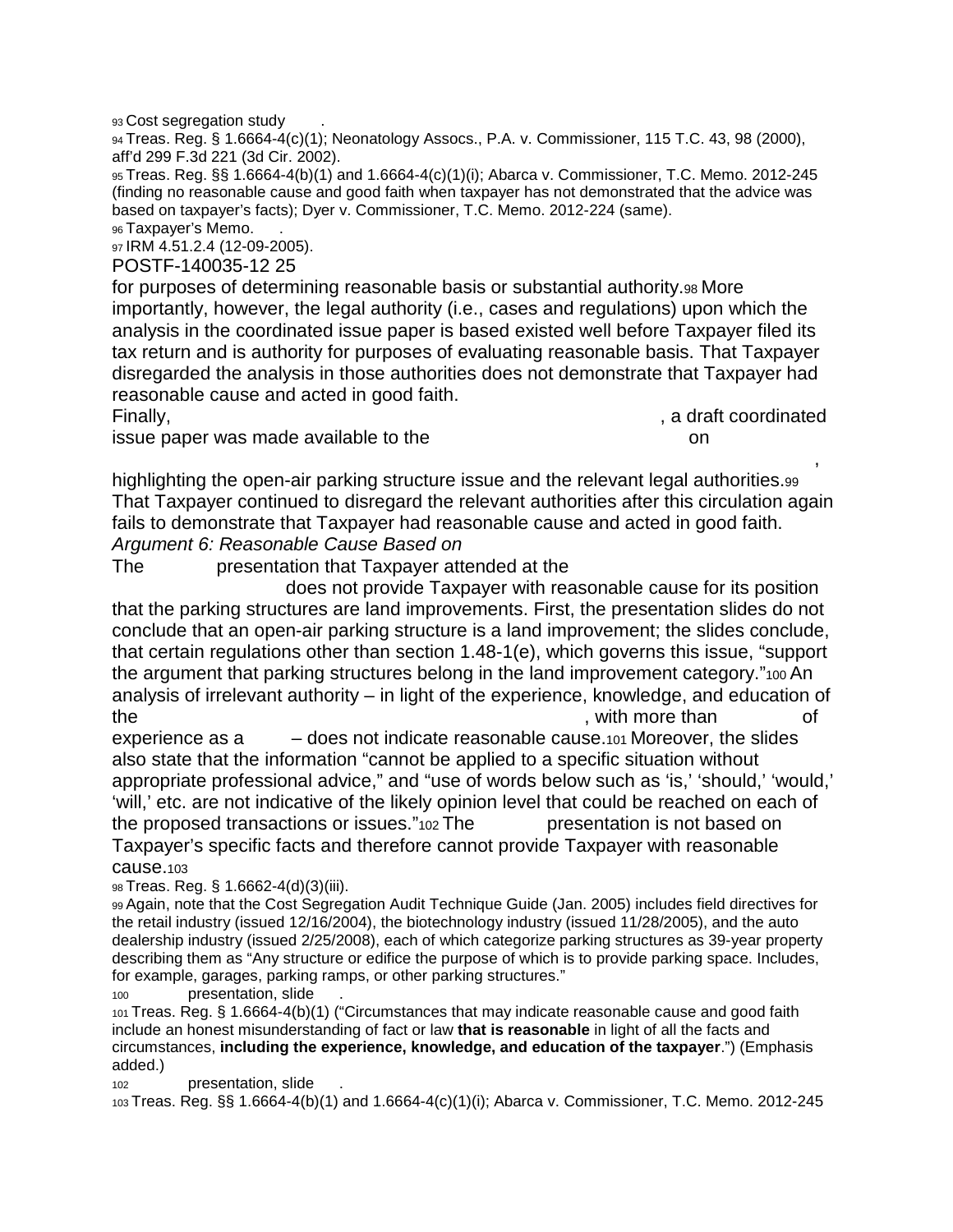(finding no reasonable cause and good faith when taxpayer has not demonstrated that the advice was based on taxpayer's facts); Dyer v. Commissioner, T.C. Memo. 2012-224 (same). POSTF-140035-12 26

Similarly, the memo, while addressed to Taxpayer, does not discuss any particular parking structure. Rather, the memo is a "summary discussion."104 The memo states that it is limited to "the described facts," but none of Taxpayer's facts are provided or analyzed.105 Further, the memo states that it is "not intended to be a formal opinion of tax consequences, and, thus, may not contain a full description of all the facts or a complete exposition and analysis of all relevant tax authorities."106 In fact, the memo omits many relevant tax authorities that provide contrary analysis. The memo states that it "is not binding on the IRS or the courts and should not be considered a representation, warranty, or guarantee that the IRS or the courts will concur with our conclusions."107

The memo suggests classifying parking structures as land improvements, concluding that a parking structure (generally) does not meet the definition of a "building."

suggestion is notwithstanding the discussion in the memo of the "function test" in section 1.48-1(e), which states that a structure is a building if a purpose is, for example, to provide parking.108 The memo acknowledges that in most cases, a parking structure will meet the "function test since parking is one of the enumerated purposes in the regulation," but then states that the appearance test is the "decisive factor" because a parking structure does not have walls or a roof, is open to the elements, and is not designed to provide shelter.109 The memo contains no discussion of the numerous cases that elevate the function test over the appearance test, or of the cases that have disregarded the argument that "walls" are necessary under the appearance test. As with the cost segregation study and the presentation, Taxpayer has not demonstrated that the advice in the  $\ldots$  memo is based on all pertinent facts regarding Taxpayer's parking structures.110 Again, Taxpayer is a large, sophisticated taxpayer with an experienced in-house corporate tax department. The disclaimer in the

memo that the advice "should not be considered a representation ... that the IRS or the courts will concur with our conclusions" should have alerted Taxpayer that this memo would not provide a reasonable cause defense.111 Taxpayer has not demonstrated that it has reasonable cause and acted in good faith for its position that the parking structures at issue are properly classified as land improvements.

| 104     | Memo       |          |  |  |  |
|---------|------------|----------|--|--|--|
| 105     | Memo       |          |  |  |  |
| 106 See |            | Memo     |  |  |  |
| 107     | Memo       |          |  |  |  |
| 108     | Memo       |          |  |  |  |
| 109     | Memo       |          |  |  |  |
|         | . <b>.</b> | 0.001111 |  |  |  |

110 Treas. Reg. § 1.6664-4(c)(1)(i).

111 See Curcio v. Commissioner, 689 F.3d 217, 229 (2d Cir. 2012) (reliance on a letter from advisor that "made no guarantees" as to the tax treatment at issue and "specifically warned that the Commissioner could disallow petitioners' deductions" did not reflect that the taxpayers conducted an investigation sufficient to avail themselves of a "good faith" defense).

POSTF-140035-12 27

**Case Development, Hazards, and Other Considerations**

--------------------------------------------------------------------------------------------------------------------- ---------------------------------------------------------------------------------. 112 ------------------------------ --------------------------------------------------------------------------------------------------------------------.